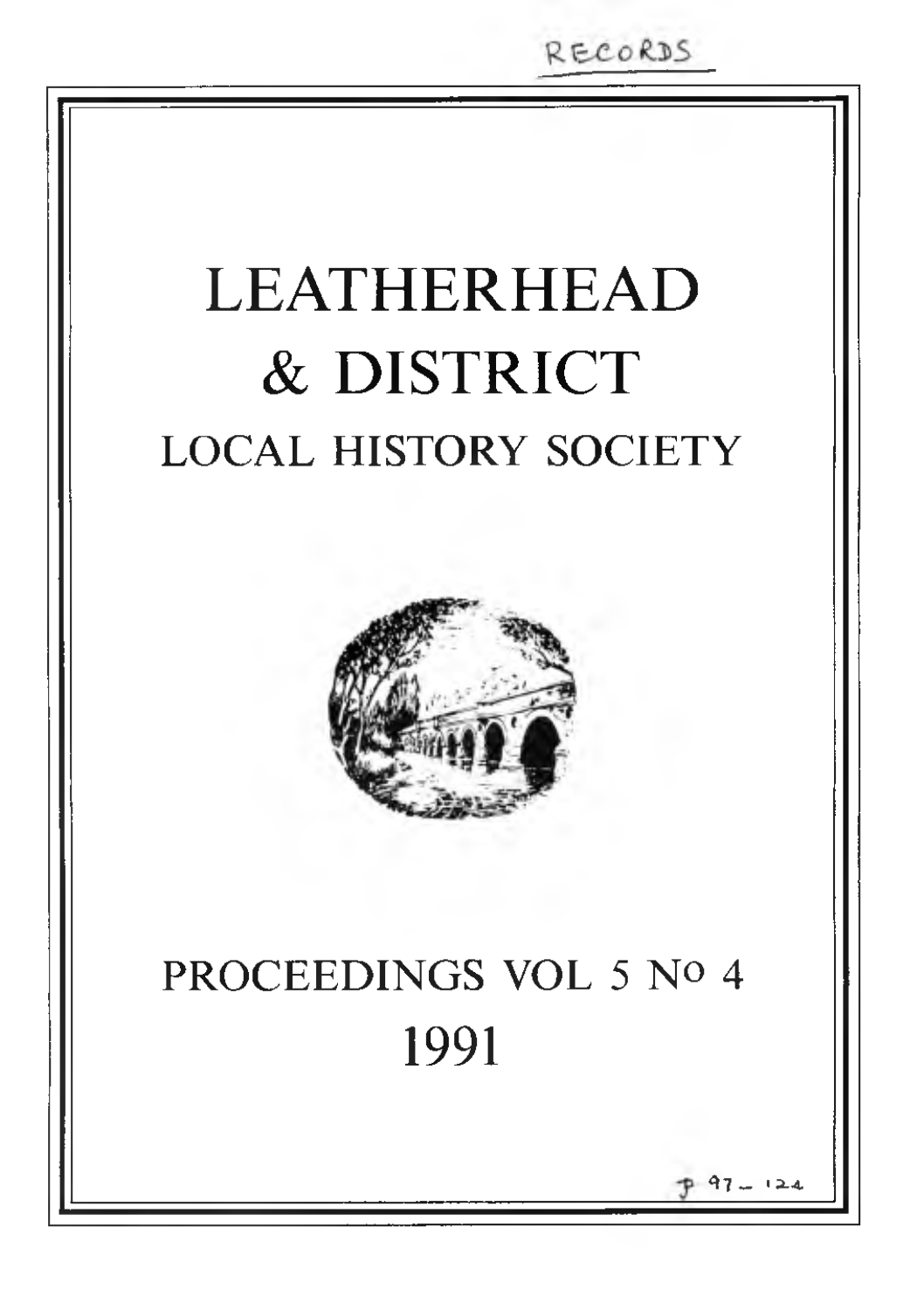## **SECRETARIAL NOTES**

The following Lectures and Visits were arranged during 1991:

| January 18th   | Lecture: 'Dorking Town', by Mrs V. Ettlinger.                                                                                |
|----------------|------------------------------------------------------------------------------------------------------------------------------|
| February 15th  | Lecture: 'The Lovelace Family of East Horsley', by Stephen Tudsbury-Turner.                                                  |
| March 15th     | The 44th Annual General Meeting, followed by Lecture: 'Bygone Oxshott', by Ernest<br>Crossland.                              |
| April 13th     | Afternoon visit to Juniper Hall Field Centre, by invitation of John Bebbington, Director<br>of Studies.                      |
| April 19th     | Lecture: 'History of Croydon Airport', by John King.                                                                         |
| May 18th       | Visit to Portchester and Fishbourne, led by Derek Renn and Ernest Crossland.                                                 |
| June 12th      | Visit to Dolmetsch Musical Instrument Works, Haslemere, and to Selborne, led by<br>Alan Gillies.                             |
| July 31st      | Visit to St John's School, Leatherhead, led by the Rev. Martin Francis, Deputy Head,<br>and Jack Stuttard, School Librarian. |
| September 21st | "Walk" round Bourne Hall area of Ewell, led by Ian West of Nonsuch Antiquarian<br>Society.                                   |
| October 18th   | Dallaway Lecture: 'Ashtead: Village to Suburb', by Alan A. Jackson, F.R.S.A.                                                 |
| November 15th  | Lecture: 'London's Bridges', by Charles Abdy, of Nonsuch Antiquarian Society.                                                |
| December 13th  | Christmas Miscellany: Members' contributions. Organised by Gordon Knowles.                                                   |

Number 3 of Volume 5 of the Proceedings was issued during the year.

### **FORTY-FOURTH ANNUAL GENERAL MEETING**

*Held at the Letherhead Institute, 15th March 1991*

The Report of the Executive Committee and the Accounts for the year 1990 were adopted and approved. Officers of the Society are shown below.

## **OFFICERS FOR THE YEAR 1991**

| President:                      | S. E. D. FORTESCUE                          |
|---------------------------------|---------------------------------------------|
| <b>Past President:</b>          | J. G. W. LEWARNE                            |
| Vice-Presidents                 | DR D. F. RENN, F.S.A.; L. A. SMITH, M.B.E.  |
| Chairman:                       | <b>LINDA HEATH</b>                          |
| Secretary/Membership Secretary: | <b>JOYCE FULLER</b>                         |
| Treasurer:                      | C. V. M. LATHAM                             |
| Editor:                         | <b>J. C. STUTTARD</b>                       |
| Museum Curator:                 | D. BRUCE                                    |
| Museum Treasurer.               | J. R. BULL                                  |
| Sales Secretary:                | G. HAYWARD                                  |
| Archaeology Secretary:          | E. A. CROSSLAND                             |
| Lecture Secretary:              | N. H. WEST, M.B.E.                          |
| Lihrarian:                      | <b>F. KIRBY</b>                             |
| Record Secretary:               | J. R. CLUBE, O.B.E.                         |
| Committee Members:              | D. B. ELLIS; H. G. KNOWLES; J. W. MIDDLEMAS |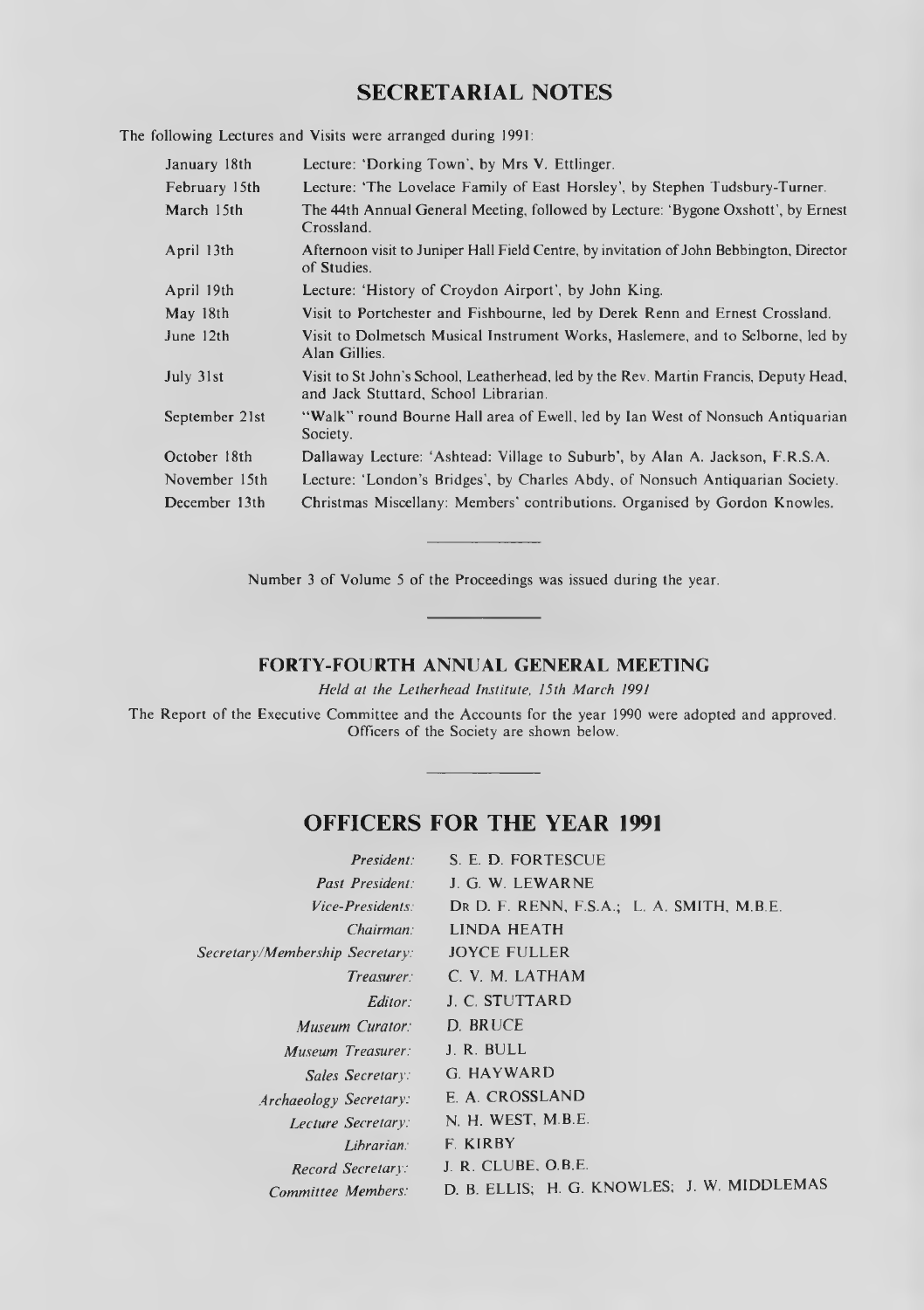# **Leatherhead and District Local History Society**

## **PROCEEDINGS**

## **Vol. 5, No. 4**

## **1991**

## **CONTENTS**

|                                                                                                                                                                                                                                |        |              |                              |                                 | Page        |
|--------------------------------------------------------------------------------------------------------------------------------------------------------------------------------------------------------------------------------|--------|--------------|------------------------------|---------------------------------|-------------|
| Occasional Notes                                                                                                                                                                                                               |        |              |                              |                                 |             |
| Queen Elizabeth at Leatherhead: A Local Quadricentenary. R. A. LEVER                                                                                                                                                           |        |              |                              |                                 |             |
|                                                                                                                                                                                                                                |        |              |                              |                                 | 98          |
| City of London Corporation takes over Ashtead Common.                                                                                                                                                                          |        |              |                              |                                 |             |
| R. A. LEVER<br>المتوارد المتوارث أتنفي والمتوارد والمتوارد المتوار                                                                                                                                                             |        |              |                              | $\ddot{\phantom{a}}$            | 98          |
| Little Bookham Barn, Resited and Restored. S. E. D. FORTESCUE                                                                                                                                                                  |        |              |                              | <b><i>Charles Company</i></b>   | 100         |
| Leatherhead and District 'Home Guard' in the Napoleonic Wars.                                                                                                                                                                  |        |              |                              |                                 |             |
| J. R. Clube<br>المحارب والمحارب والمحارب المحارب المحارب المحارب المحارب المحارب                                                                                                                                               |        |              |                              | <b>Contractor</b>               | 103         |
| Admiral Sir James Wishart (1659–1723). D. B. ELLIS                                                                                                                                                                             |        |              |                              | <b><i>Charles Committee</i></b> | 106         |
| Stewards' Letters to Col. Howard of Ashtead Park, 1823–25 and 1833–34.                                                                                                                                                         |        |              |                              |                                 |             |
|                                                                                                                                                                                                                                |        |              |                              |                                 | 111         |
| Theatre-Going in Leatherhead: A Playbill of 1807. J. R. CLUBE                                                                                                                                                                  |        |              |                              | $\ddot{\phantom{a}}$            | 115         |
| Ashtead Great and Little Glibes. L. A. SMITH                                                                                                                                                                                   |        |              |                              |                                 | 118         |
|                                                                                                                                                                                                                                |        |              |                              | $\ddot{\phantom{0}}$            | 121         |
| <b>Illustrations</b>                                                                                                                                                                                                           |        |              |                              |                                 | Page        |
| John Wesley, in his maturity, by John Russell, R.A.                                                                                                                                                                            |        |              |                              |                                 | 99          |
|                                                                                                                                                                                                                                |        |              | $\epsilon$ .                 | 14.7                            | 100         |
| Carpenters and tilers working on the resited Barn                                                                                                                                                                              |        |              | $\ddotsc$                    | $\sim$                          | 101         |
| The Barn restored<br>the state of the state of the state of the                                                                                                                                                                |        |              |                              | $11 - 11$                       | 102         |
| Monument to Admiral Sir James Wishart in Leatherhead Parish Church                                                                                                                                                             |        |              |                              |                                 | 107         |
| Admiral Sir James Wishart, by Michael Dahl                                                                                                                                                                                     | $\sim$ | $\mathbf{r}$ | $\ddot{\phantom{a}}$         | $\sim$                          | 109         |
|                                                                                                                                                                                                                                |        |              | $\sim$ $\sim$                | $\sim$ $\sim$                   | 116         |
|                                                                                                                                                                                                                                |        |              | <b>Contractor</b>            | $\sim 1$                        | 119         |
|                                                                                                                                                                                                                                |        |              | <b>Alan Adam</b>             | $\sim$ .                        | 121         |
| City Posts, Ashtead (1992) . The contract of the contract of the contract of the contract of the contract of the contract of the contract of the contract of the contract of the contract of the contract of the contract of t |        |              | $\mathcal{L}(\mathcal{L})$ . | $\cdots$                        | 122         |
| Carving of 50-gun warship at base of Wishart monument                                                                                                                                                                          |        |              | $\ddotsc$                    | $\sim$                          | on cover iv |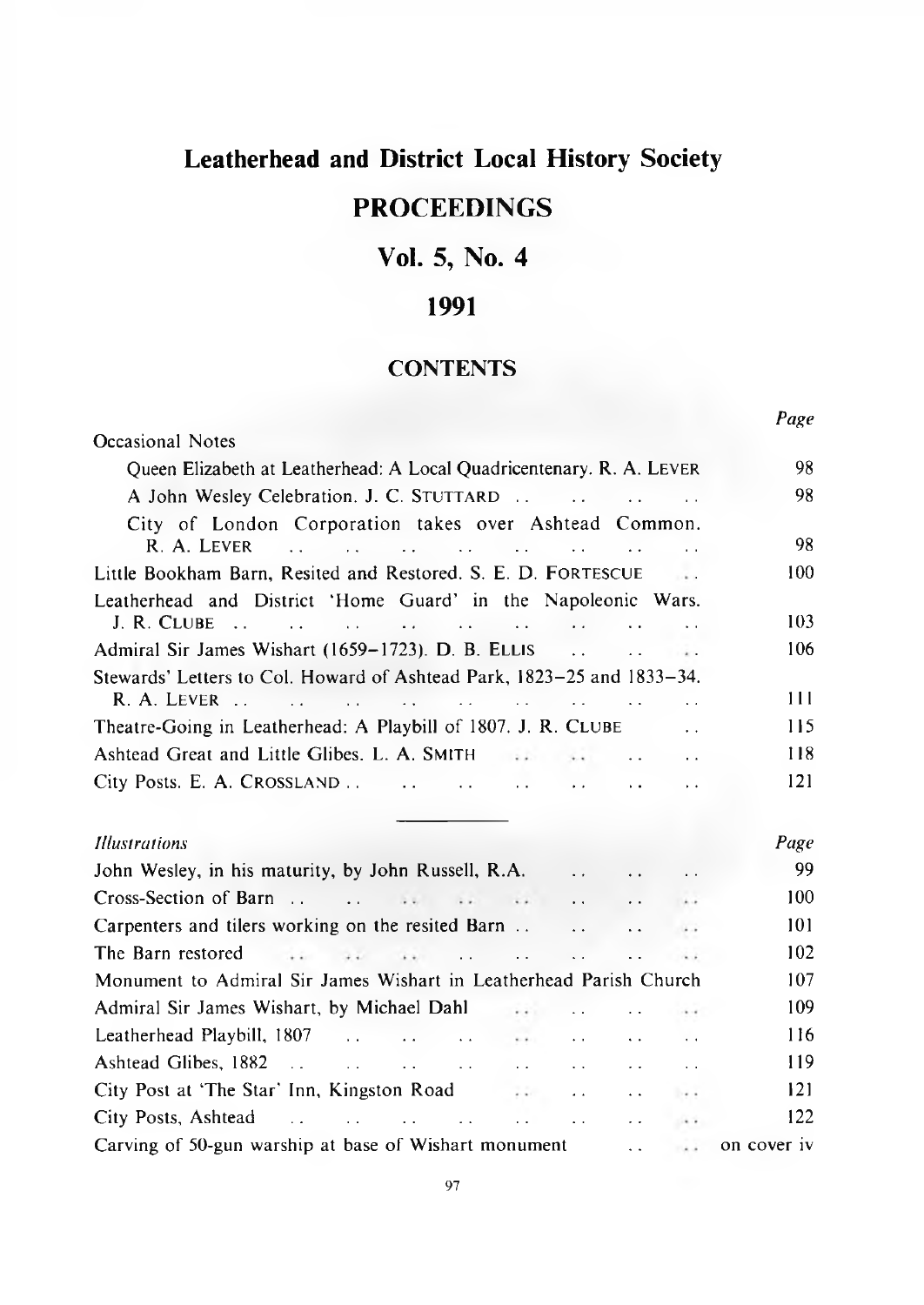### **OCCASIONAL NOTES**

#### <span id="page-3-0"></span>**Q UEEN ELIZABETH I AT LEATHERHEAD: A LOCAL QUADRICENTENARY**

On 3rd August 1991 it was 400 years to the day since Leatherhead was honoured with a visit by Queen Elizabeth I. She came here at the invitation of Edmund Tylney with whom she dined at the building then standing on the site of The Mansion in Church Street. This was Tylney's home in Leatherhead. He had an important position at Court as Master of the Revels to the Queen, and later to James I, from 1579 to his death in 1610. Great Oueen Street (High Street) and Little Queen Street (Church Street) appear on old Leatherhead m aps and it is believed that these names were given to honour the royal visit to Leatherhead  $\overline{R}$ , A LEVER  $\overline{R}$ , A LEVER

#### **A JOHN WESLEY CELEBRATION**

John Wesley visited Leatherhead on 23rd February 1791 and preached his last sermon here, in the old Kingston House at the top of Bull Hill. He died in London only a week later. The bicentenary of this visit was celebrated in late February this year with services at the Methodist Church and with Wesley exhibitions in the Church Hall and at the Thorndike Theatre. Excerpts from his life, taken from the play 'Highways Ablaze' by John Disley, were performed in the church and in the open air at the Swan Centre.

J. C. STUTTARD

#### **CITY OF LONDON CORPORATION TAKES OVER ASHTEAD COMMON**

An historic event took place on 29th April 1991 under which the protection of the 500 acre Ashtead Common was officially transferred to the Corporation of the City of London. To mark this occasion the Lord Mayor of London, Sir Alexander Graham, G.B.E., J. P., Derek Balls of the Corporation of London and Richard Tring, Chairman of the Mole Valley District Council each planted an oak sapling. The site chosen was north of Woodfield Road opposite the level crossing. The results of the results of the results of the results of the results of the results of the results of the results of the results of the results of the results of the results of the results o

Special thanks are due to the National Maritime Museum, London for allowing the Society to reproduce Michael Dahl's fine portrait of Admiral Sir James Wishart (see p. 109).

Part II of James Edwards' 'Companion from London to Brighthelmstone' (1801) has been held over until next year's Proceedings.

*Errata: Procs, L.D.L.H.S. 5(3), 1990: p. 74, line 12, for 'Grumditch' read 'Grimditch';* p. 84, line 7 from bottom of page, for 'hands' read 'heads'.

*Occasional Paper No. 4,* on the Howard Vault at St Nicolas Church, Great Bookham, was published in August this year.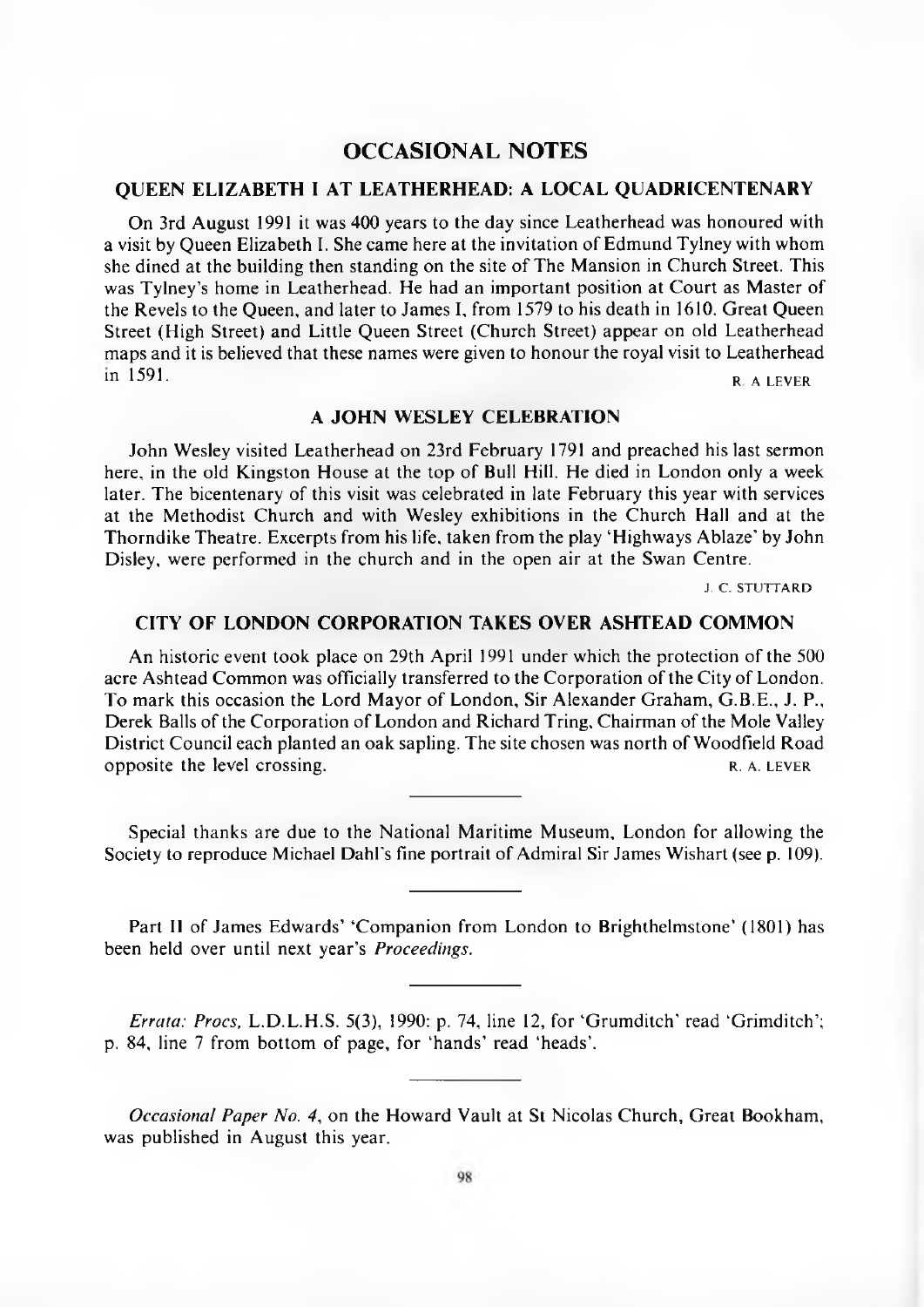

JOHN WESLEY IN HIS MATURITY by John Russell, R.A. *Painting held by Kingswood School, Bath. Copy supplied by the Rev. kin Field.*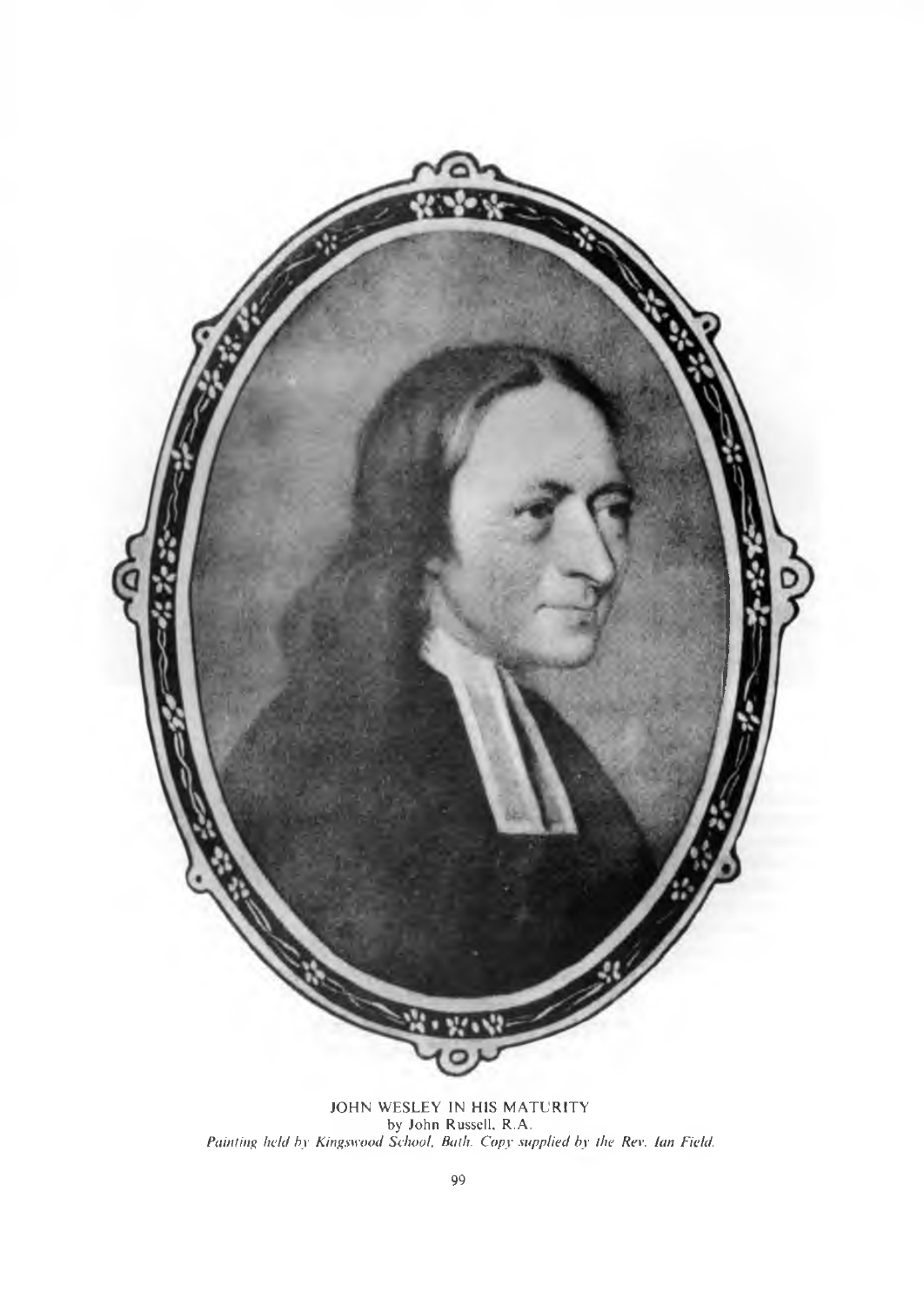### **LITTLE BOOKHAM BARN, RESITED AND RESTORED**

By S. E. D. FORTESCUE

 $\boldsymbol{\Delta}$  small barn at Little Bookham, probably built about 150-200 years ago and perhaps once used as a granary, was last year resited and restored by the Leatherhead & District Countryside Protection Society. The barn is a rare survival of a farm building built on staddle stones ('mushrooms'). It was damaged by a gale in October 1987 and when further damaged by another gale in January 1990 the Countryside Protection Society decided that urgent action was necessary if it was to be preserved.

Before resiting, the barn stood in the Preston House hotel car park. Preston House was formerly occupied by Mrs Hansard as a tenant of the trustees of the Willock-Pollen family. Her head gardener used the barn to store fruit and vegetables. Since there was no use for the barn at the Preston House site, the Manor House School, Little Bookham, offered to provide a new home a few hundred yards away from its original site. Arrangements were then made for the resiting and restoration of the barn.

The barn is a simple timber structure of soft wood, about 14 ft. 6 in. square, with an equal pitched tile roof. The timber framing of granaries with well-tried patterns of jointing and roof structure continued into the 19th century. Granaries increased in number between the mid 18th and mid 19th centuries, following a more productive and intensive agriculture, but the pattern remained the same, improvements only arising from standardization and prefabrication. The whole structure rests on nine staddle stones equally spaced. The main base is formed out of large dimensioned timbers half jointed at the corners. The new flooring is supported by joists notched into the main frame pieces.



CROSS-SECTION OF THE BARN. *( W. Larkin.)*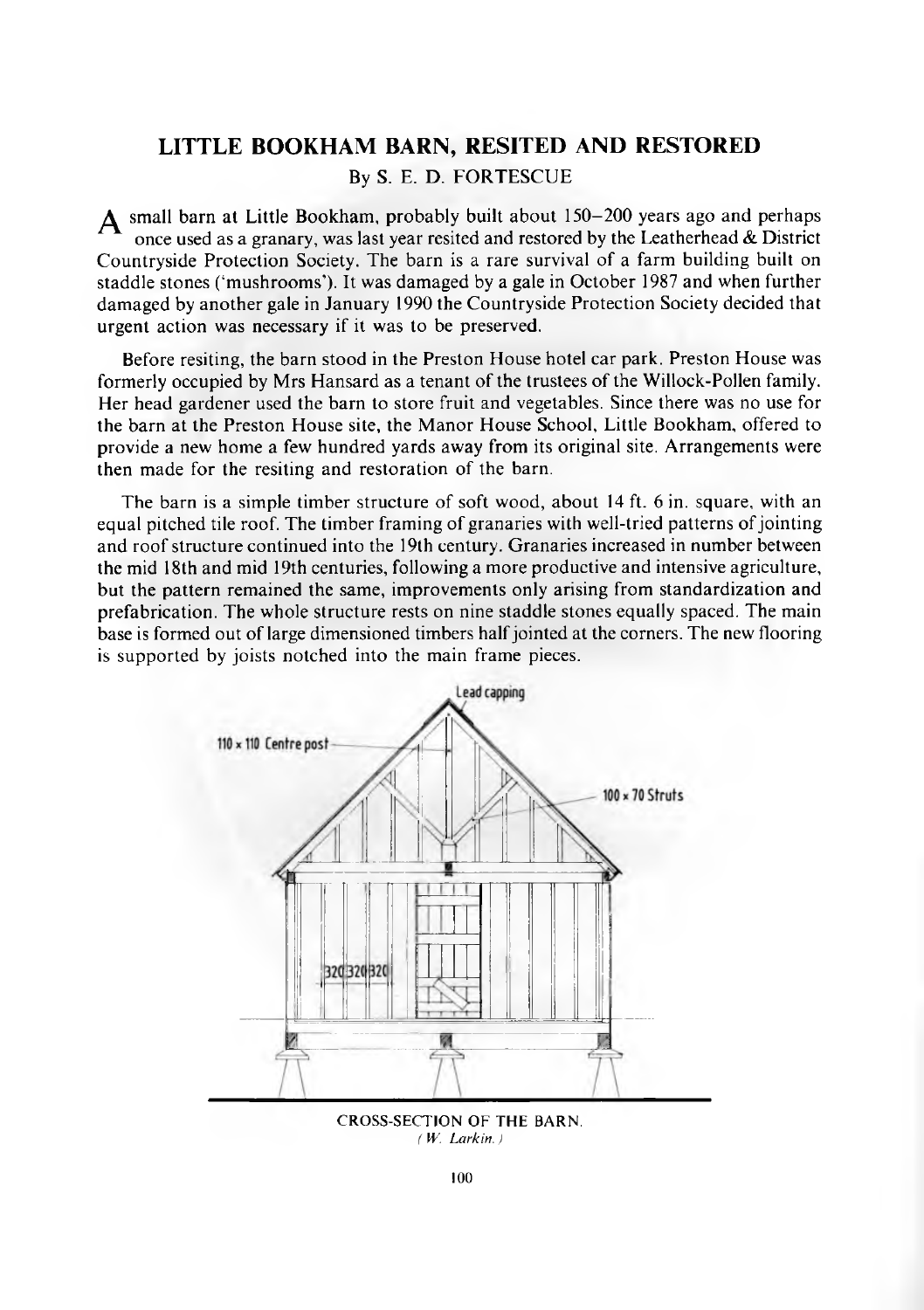

CARPENTERS AND TILERS WORKING ON THE RESITED BARN. *Photograph by Mary Rice-Oxley.* 

The four panels making up the sides of the barn differ slightly, depending on the number of louvred vents in three sides and the door and vents on the fourth side. The construction of each side is the same, a frame formed out of soft wood with twelve vertical timber studs fixed by cross nailing with two diagonal braces, half jointed from the top downwards to the corners; these give better weight distribution from the roof members and stiffen the panels. The vents in the side panels are of a primitive but effective design consisting of louvres raised by pegs projecting from a vertical rotating wooden rod. The roof structure is formed out of a pair of heavy timbers shaped into a cross by half jointing at the centre. These timbers sit on the side panels at the middle of each panel and the centre where they cross forms the seating for the king post which supports the rafters of the roof. The original carpenters' marks in the main frame are worthy of note.

When the barn was dismantled and taken to the new site it was reconstructed in the traditional manner, taken apart and reassembled in situ, following plans prepared by W. Larkin (see p. 100). The king post was notched and fixed to the cross beams with stout wooden pegs (tree nails). Four diagonal struts, after being tenoned into the main post and similarly fixed with pegs, were nailed to the rafters that carry the roofing battens and tiles. A dditional tim ber braces were fixed at each corner to stiffen the structure at the head level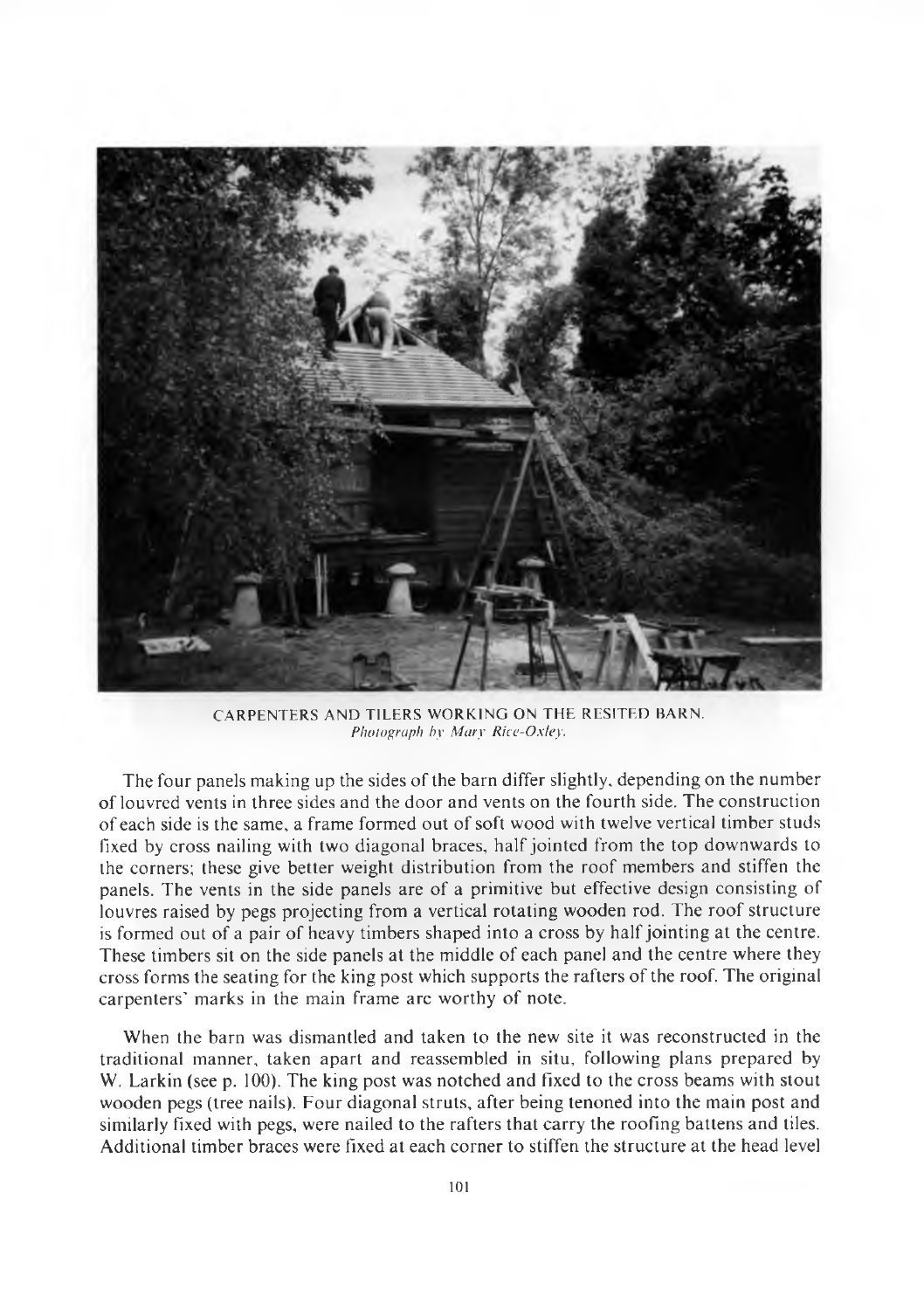of the side panels. Since the original tile battens, formed of split ash poles, had deteriorated they had to be replaced with  $2$  in. by 1 in. sawn soft wood fixed through roofing felt to give better protection.

The original tiles were preserved and re-used but had to be supplemented owing to past loss through breakage. The extra tiles were of the same type. The four hips of the original roof were of half flower-pot type, but were not recoverable and had to be replaced with bonnet hip tiles bedded in mortar. The external ship-lap boarding was completely replaced with new material as was the inner lining.

A nother addition to the building was the ramp. This was a typical feature of granaries and was an extra precaution against vermin infestation by rats, mice and squirrels. Two methods of access were used for barns on staddle stones, either a ramp, which would be hoisted by ropes to a vertical position against the door, or by removeable steps. Although there were no remains of a ramp or steps to the unrestored barn, a bearing by the door was the clue that the access had been by ramp.



THE BARN RESTORED. *Photograph by Linda Heath.*

The barn was completed on 28th October 1990 by the Chairman of the Mole Valley District Council, Richard Tring, driving home the final wooden peg. The President of the Leatherhead & District Countryside Protection Society, James Farmer, D.L., together with its Chairman, Duncan Nowson, and some 80 members and well-wishers attended the ceremony.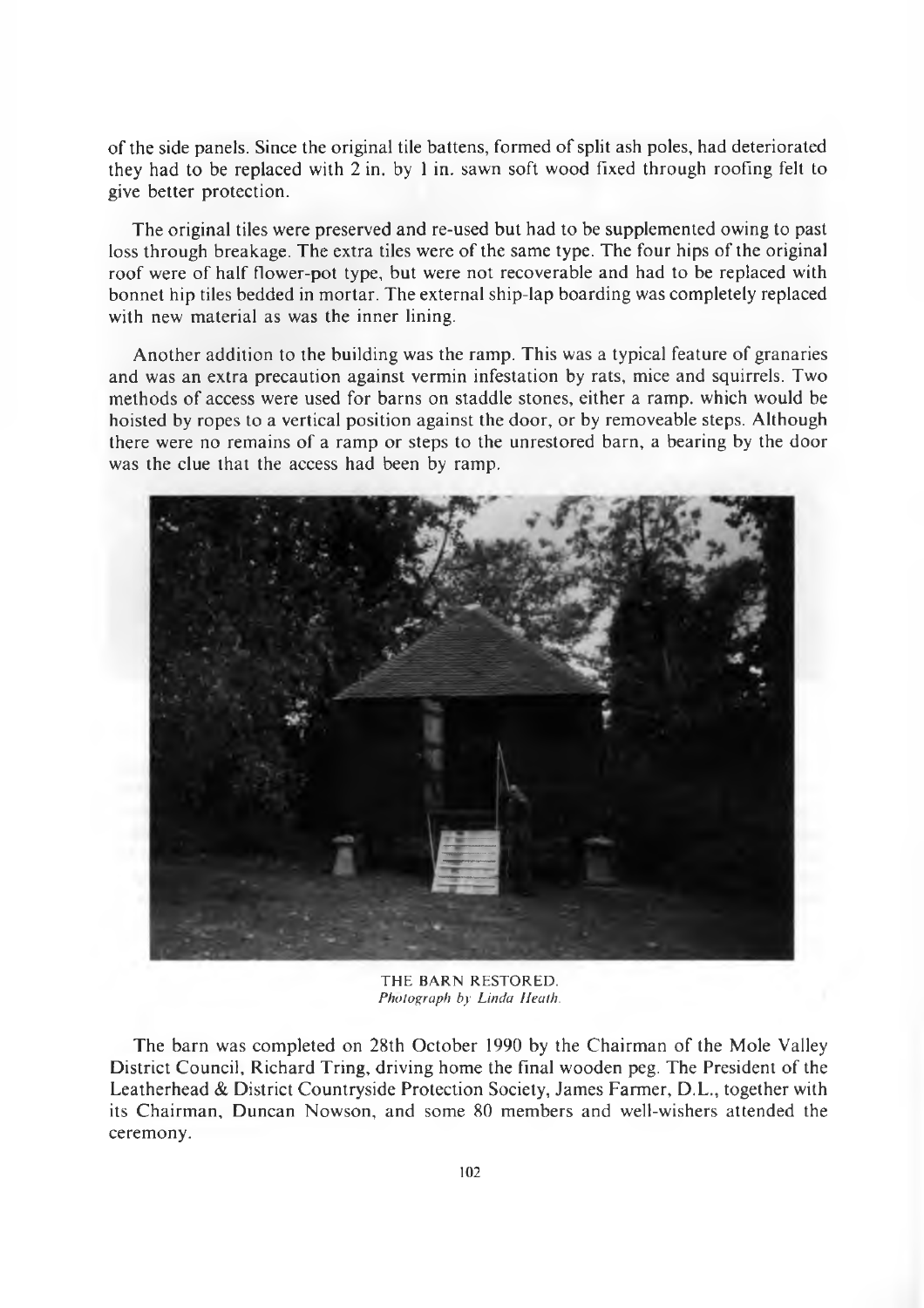The barn remains the property of the Leatherhead  $\&$  District Countryside Protection Society, but the Manor House School will use it as a base for ecological studies.

#### **Acknowledgements**

The writer is indebted to David Heath for the technical information set out above. He also acted as Clerk of the Works.

## **LEATHERHEAD AND DISTRICT HOME GUARD' IN THE NAPOLEONIC WARS**

#### By J. R. CLUBE

J N 1793, after the first effects of the French revolution had passed, a French declaration of war on England brought with it a serious possibility of invasion. In order to provide a measure of defence against French troops who might have eluded British forces, the Government set up a kind of 'Home Guard' organisation under which towns and villages were encouraged to establish local 'Armed A ssociations' financed and equipped from their own resources. These Associations were of a basic nature and it became clear that they would not be good enough for the purpose envisaged.

As a preliminary to establishing more effective units the Defence of the Realm Act was passed in 1798,' and under the title 'Posse Comitatus' (County Resources) a survey of all males in the country was made. This was followed by the formation of 'Volunteer Infantry' (V.I.) units and the cavalry equivalent, 'Yeomanry'. These units were organised on lines similar to the Militia, and when their equipment and organisation reached a certain standard their services were accepted by the War Office, and they became eligible for governmental, financial and other support.

Specific reference to the national emergency is made in the Leatherhead Parish Vestry minutes of 17 June 1798, when it was 'agreed by the inhabitants that in case of actual invasion they were ready to assist Government with Waggons, Carts and Horses and proper Persons to conduct the same to the utmost of what may be found  $\ldots$ .<sup>2</sup>

Peace was signed with France in 1802, but war broke out again in 1803. The threat of invasion now became real. Napoleon was planning to land 150,000 troops in England; harbours in and near Boulogne were expanded or newly built; boats were assembled; and exercises of embarking and landing were carried out. In July 1803 the Government ordered yet another survey of the male population under Defence Acts—specifically 'Levee en masse'. All men between 17 and 55 were to be listed. There was an implied threat in this census 'Volunteer or you will be conscripted' The Parish Constable's report for Mickleham, the only one from the area to survive, shows that of a total of 105 men all told, 65 were already Volunteers, others being exempted for reasons of health; or serving in the Militia by substitution; or being members of the clergy. $<sup>3</sup>$ </sup>

At the same time each County was told how many men it had to find: for Surrey the figure was 1,781. An assessment of deficiencies was made in 1805 and fines apportioned accordingly.<sup>4</sup> Leatherhead was to be fined £44.1/8; Ashtead £1.15; Fetcham £1.13/4; Great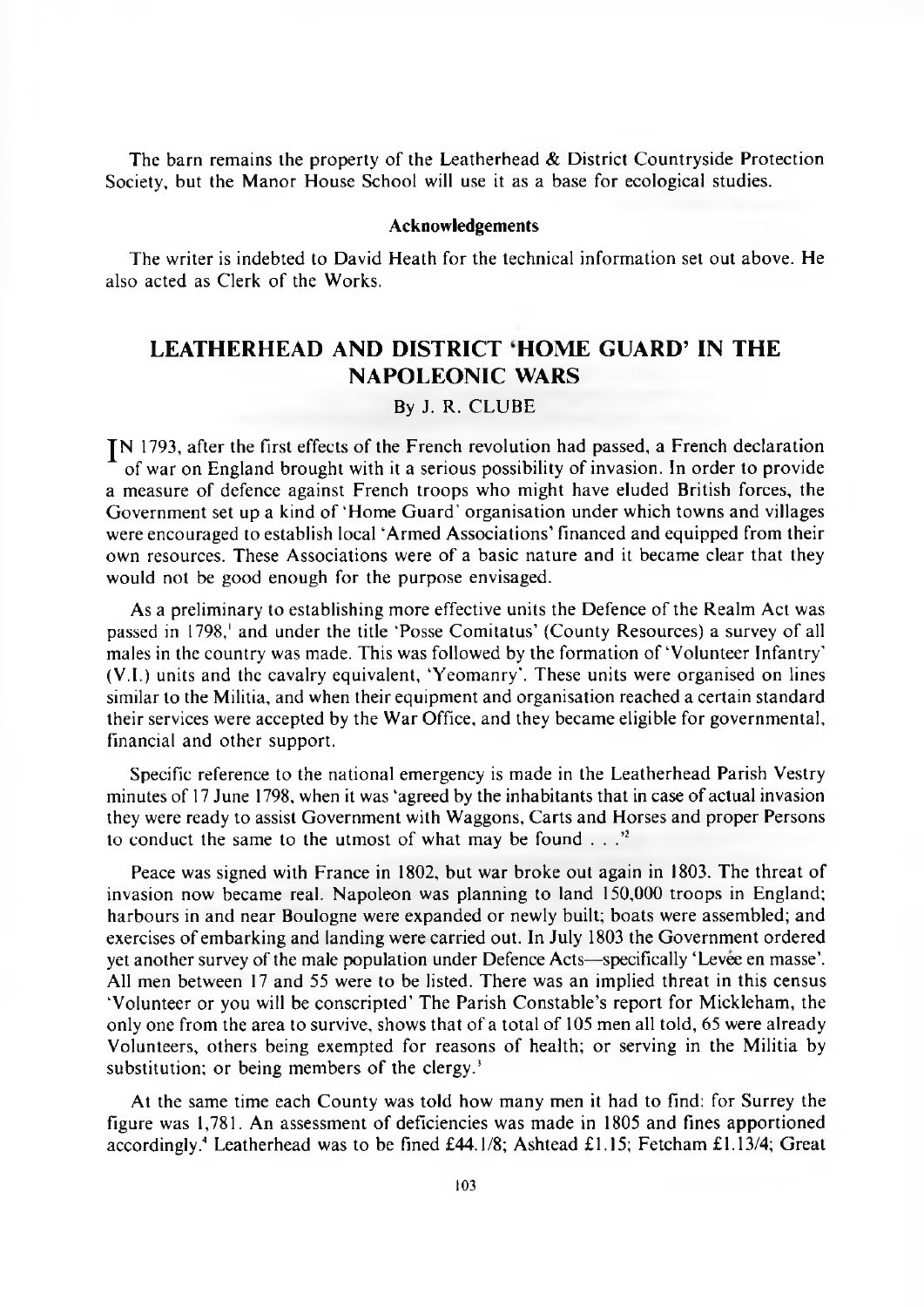Bookham £4.6/8; Little Bookham £-.18/4 and Mickleham £5.15. These fines 'for not having raised the men for the Permanent Additional Forces of the Realm' were considered by the Leatherhead Parish Council under the Rev. James Dallaway on 24 March 1805. It was decided that occupiers of houses rated at less than £5 per annum; V.I. members and Yeomanry volunteers; and 'all persons serving personally or by substitution' would be exempted from contributing to the fines, and the remainder would pay a rate of  $4\frac{1}{2}d$ , in the pound. In the event the fines were never collected since the Act imposing them was soon repealed.

The Defence Acts of 1803 which had ordered the 'Levee en Masse' also directed that the V.I. should no longer be used merely in local defence but should be placed under central military control to make them more effective. They were organized into Battalions and Brigades, and as the years passed they became a large and efficient force.

The Surrey V.I. and Yeomanry were organised into 8 Brigades in 1804:<sup>5</sup>

| 1st Bde Clapham  | 2n Bde Richmond          | 3rd Bde Kingston upon Thames |
|------------------|--------------------------|------------------------------|
| 4th Bde Epsom    | 5th Bde Croydon          | 6th Bde Guildford            |
| 7th Bde Godstone | 8th Bde Croydon or Epsom |                              |

Leatherhead, Ashtead and Mickleham were part of 4th Bde.

| Alarm Post-Epsom          | Strength |         |
|---------------------------|----------|---------|
|                           | Infantry | Cavalry |
| Epsom                     | 220      |         |
| Carshalton                | 120      |         |
| Ashtead                   | 80       |         |
| Ewell                     | 60       |         |
|                           | 480      |         |
| Betchworth                | 200      |         |
| Mickleham                 | 50       |         |
| Leatherhead               | 120      |         |
| Surrey Yeomanry, 2 Troops |          | 50      |
|                           | 370      | 50      |
|                           |          |         |

(There were no separate Companies for Fetcham or the Bookhams.)

In the event of invasion Companies were to report to Brigade Alarm posts and be placed under central command. The feared invasion did not take place and, despite the enormous effort in building up these forces, they were disbanded as soon as it was decided that the danger had passed. A shtead was disbanded 24 M arch 1808; Mickleham 3 May 1807; and Leatherhead 24 June 1810.

The Annual Paylists for all Surrey units from their embodiment in 1803 to their disbandment are available at the Public Record Office, Kew. They give the names of all ranks.6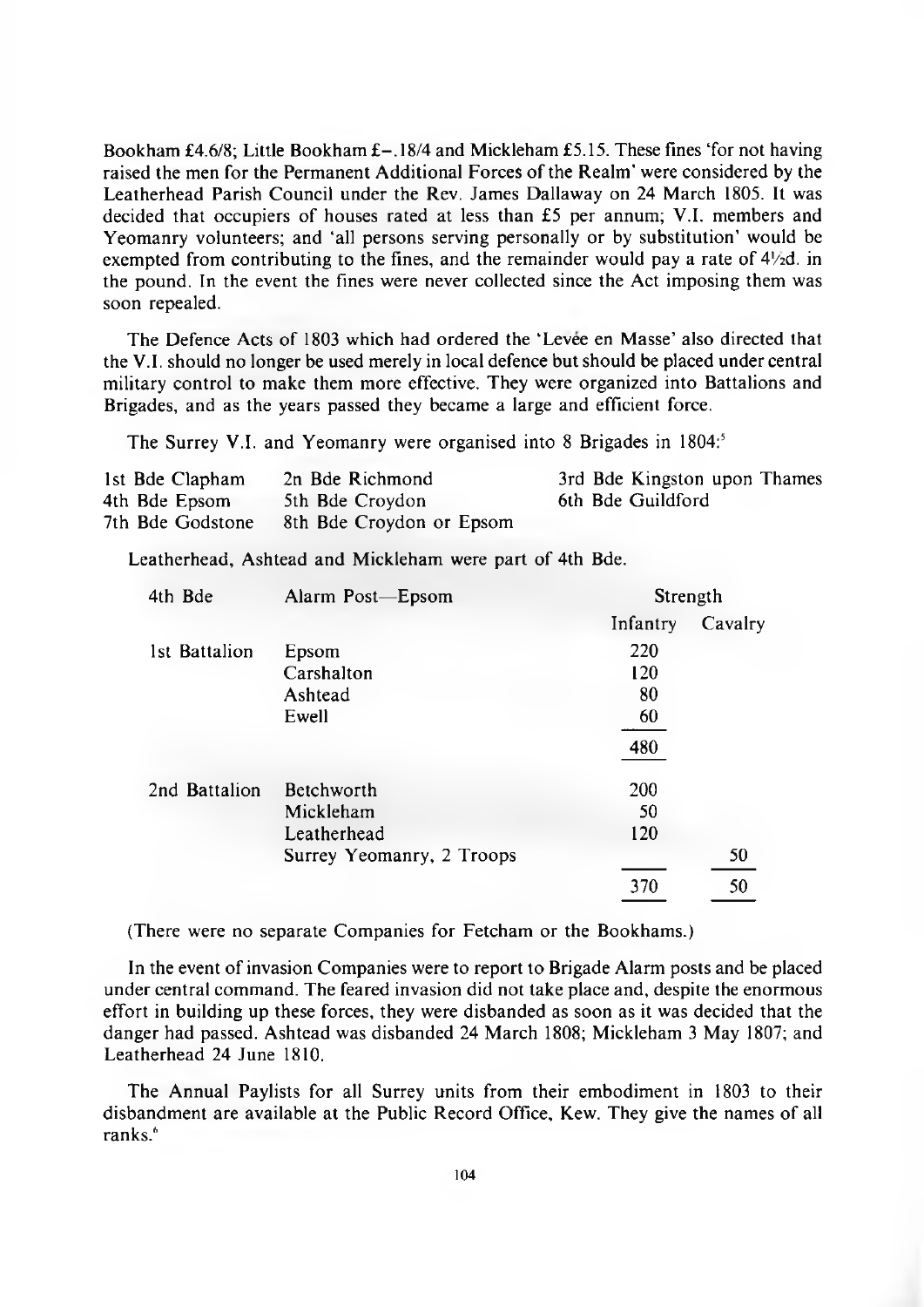In 1803 *Leatherhead* had two companies with 8 Officers, 6 Sergeants, 2 Corporals and 76 Privates. The Officers were:

| Capt. Richard Boulton        |
|------------------------------|
| Lt Bartholomew Chitty        |
| Ensign Thomas Stone          |
| Chaplain, Rev. Richard Hardy |
|                              |

Many of these names can be identified in Vestry Minutes, Parish Registers, the Army List, and the Universal Directory for 1798. The Commander, John Rousselet Whitefoord, was a 'Lessee of the Great Tithes' which gave him a right to a pew in the parsonage section of the church. Other officers serving on parish committees were Bartholomew Chitty a tanner, George Cooper a farmer, Thomas Stone a maltster and brewer (b. 1776) and Richard Boulton (b. 1777) the son of Henry Boulton, Lord of the Manor of Thorncroft.

Sgt John Ede was a baker, William Nettlefold a butcher, Thomas Cole a carrier and James Constable a wheelwright. Other tradesmen identified are James Chandler, baker; A braham Hayes, victualler; William Lipscomb, carpenter; and John Lloyd, sadler and carrier.

Although the paper strength was  $120$  only 92 men were listed in 1803. The Commander certified that the other members had been omitted from the list because they had never attended a drill since enrolling. In 1810 Capt. W hitefoord was the only officer still serving, and total strength was 92 in all.

In 1803 *Ashtead* had one officer only-Capt. Charles Monro. He was replaced in 1804 by William Sadlier Bruere as Ensign and later Captain. The second officer was Richard Charrington, Ensign. W. S. Bruere held the lease of Merry Hall, Ashtead in the 1790s.<sup>7</sup> He then married Harriet Boulton daughter of Henry Boulton and his wife Juliana. The Vestry Book shows that in 1808 Bruere was permitted to make an alteration to the road to the Downs in front of his house provided that he built a fence alongside an adjoining field belonging to John Whitefoord.

O thers named included Sgt William King, a farmer who lived on the Beckford estate of Mitchells in the 1780s and who purchased land in the Northlands estate. He occupied West Farm in 1801. Also Jeremiah Daniel, his wife Mary, and John Craddock a shopkeeper.

The *Mickleham* company, in 1803, comprised 3 Officers, 3 Sergeants, 3 Corporals and 41 Privates. It is not surprising that the Commander was Capt. William Lock, son of the owner of Norbury Park. This is described in the contemporary Universal Directory as being the 'beautiful seat of William Lock, Esq' in Bookham. The Lock family was highly respected and played a significant part in the social life of the area. Capt. Lock himself had considerable artistic talent and was a member of the committee set up to design a memorial to Lord Nelson in the Guildhall.<sup>8</sup>

Sir Arthur Bryant has described the invasion fever which swept the country in  $1803$ . Several persons were arrested because they looked like Napoleon, and holiday-makers looking at ships were detained as spies. Throughout the summer men drilled in town squares and on village greens, and by the autumn 340,000 had joined the Volunteer Associations. These Volunteers, many inadequately armed, represented the whole nation 'each man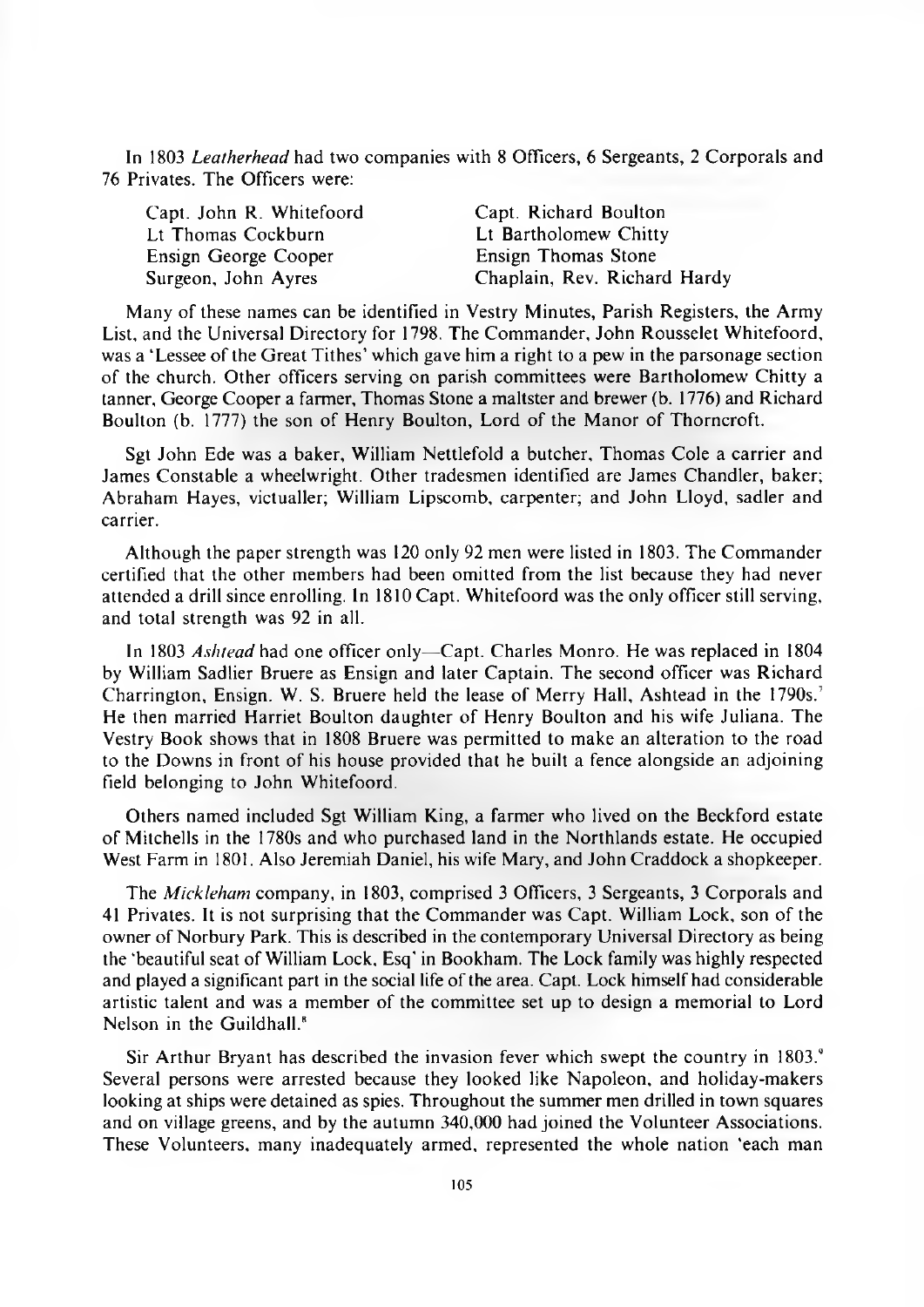determined to sacrifice his all'. On 29 September the Volunteers were under orders to march at one hour's notice, and in January 1804 it was still thought the French might come. But British naval power tipped the scales and the invasion threat receded with time.

It may seem unrealistic to compare 1940 and 1803, but some similarity between the Home Guard and the Volunteer Infantry can be seen. Both were mobilised with great speed, and both suffered from shortages of supplies and arms at the outset. But both developed with time into efficient military organisations. Nevertheless it was surely just as well that neither was called upon to put its training into practice against the regular forces of an invader.

#### **NOTES**

- 1. 38 Geo III, *c.* 27: R. P. Berry, *History of the Formation and Development of the Volunteer Infantry, 1794–1874* (1903), p. 61; J. Gibson and M. Medlycott, *Militia Lists and Musters* (1990); National Army Museum, 'The Road to Waterloo'.
- 2. Leatherhead Vestry Minutes, S.R.O., Kingston.
- 3. S.R.O., Guildford. PSH/MIC/38/4.
- 4. R. Offor, 'A Surrey Military Assessment for 1805', *S.A.C.*, 1952, pp. 60-5.
- 5. H. C. Cardew-Rendle, 'Surrey Volunteers', *Notes Queries.* 1935, pp. 129-31.
- 6. P.R.O., Kew: WO 13/4560 & 4556.
- 7. G. Gollin. *Bygone Ashtead* (1987), p. 119.
- 8. Duchess of Sermoneta, *The Locks of Norbury Park* (1940), p. 227.
- 9. Sir Arthur Bryant, *The Years of Victory* (1975), pp. 63-5, 70-1, 75.

### **ADMIRAL SIR JAMES WISHART (1659-1723)** By D. B. ELLIS

 $\Delta$ T the east end of the north wall of Leatherhead Parish Church there is a monument to Admiral Sir James Wishart (1659–1723). It bears a long inscription, the only one in the church which is entirely in Latin. At the top is W ishart's coat of arms; on each side of the inscription are carved anchors, guns and other nautical and military symbols; and at the bottom there is a representation of a contemporary warship.

Wishart, a Scotsman by birth, joined the cause of William of Orange, later King William III, and saw service at sea during his reign and that of his successor, Queen Anne. He had a distinguished naval career, holding the ranks of Rear-Admiral of the Blue and Admiral of the White during the War of the Spanish Succession  $(1702-13)$ , late in life becoming one of the Lords Commissioners of the Admiralty and Commander-in-Chief of the Mediterranean (see portrait on p. 109).

#### **Inscription on the Wishart Monument (Translated from the Latin)**

'Beneath this place are buried the remains of James Wishart, a most illustrious man. Descended from an ancient Scottish family, he migrated to Holland in early youth. He crossed to England in command of a company with that great Prince of Orange, later King William III, to free the English churches and laws from Roman superstition and tyranny. Later devoting himself entirely to service at sea, he fulfilled the duties of a ship's captain under the King of most illustrious memory with such constant skill in naval affairs, such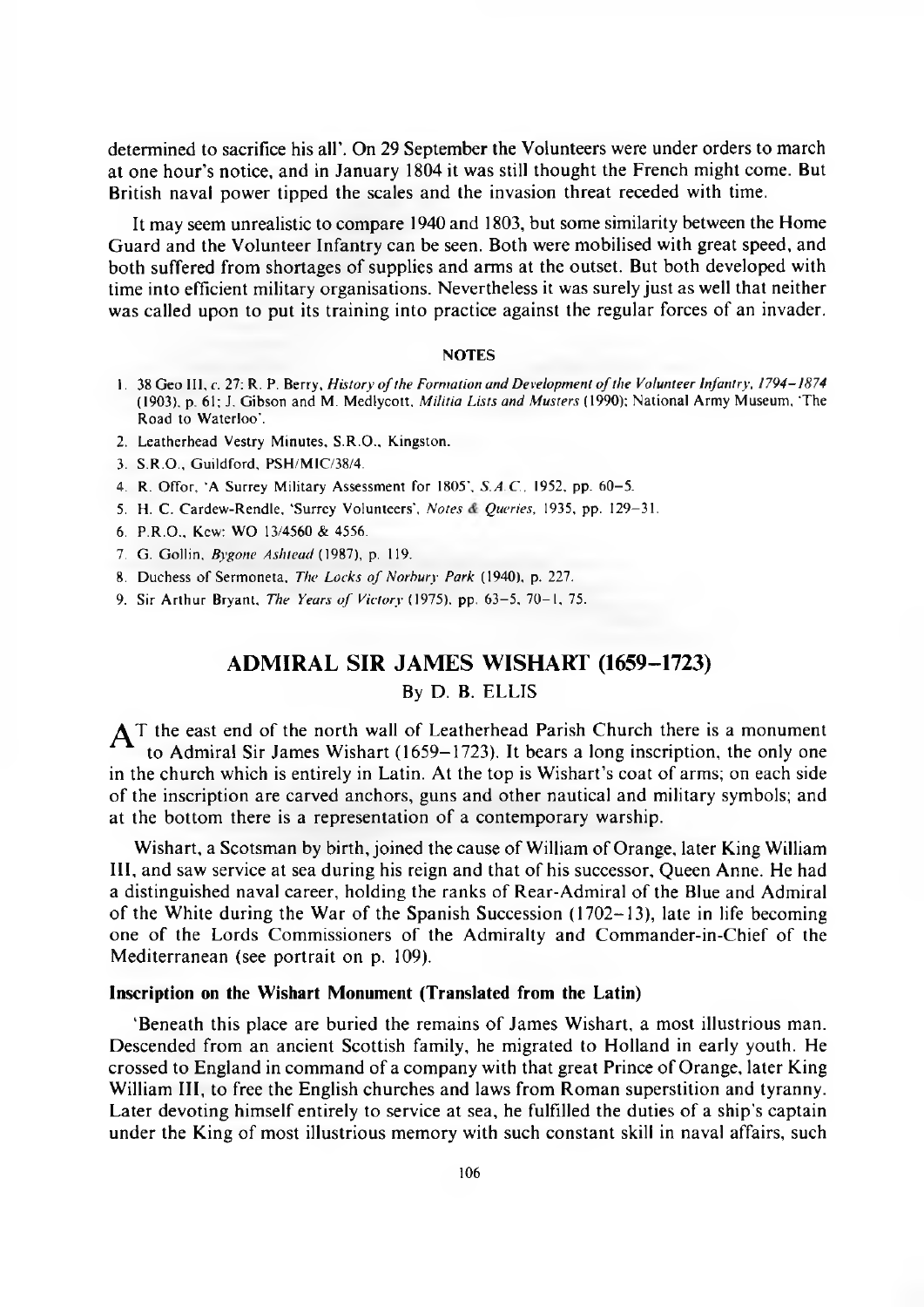

MONUMENT TO ADMIRAL SIR JAMES WISHART IN LEATHERHEAD PARISH CHURCH *Photograph by Elizabeth Ellis.*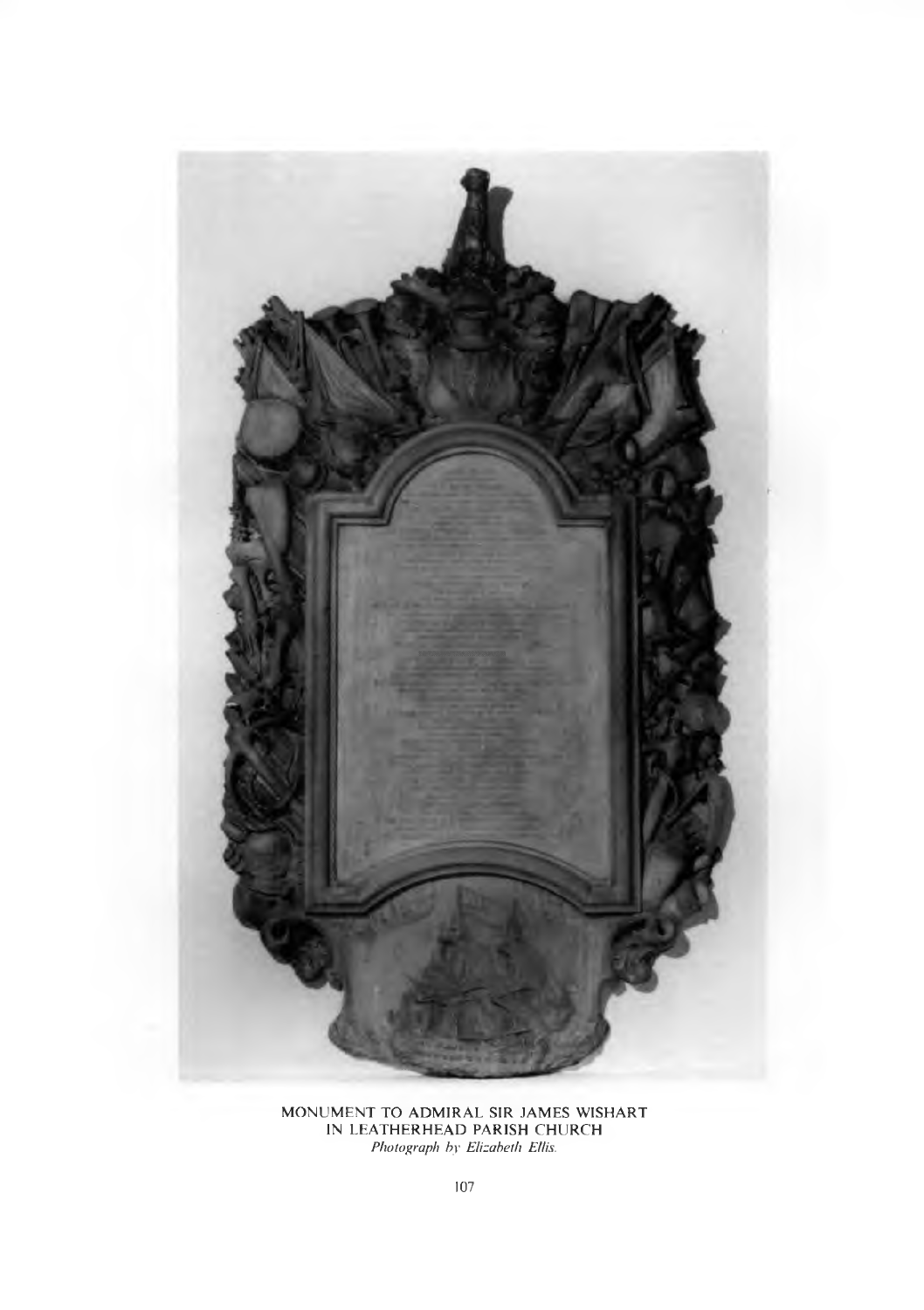loyalty, such courage and good fortune that he never surrendered, either to the seas or to the enemy, any ship to which he was commissioned either as officer or as commander. If he was not honoured by King William as he was by his successor, that is to be attributed to the prem ature death of the King, whose opinion of him was fully equal to his deserts. But what William left unfinished was completed by Her Serene Majesty Queen Anne of blessed memory. The distinction of capturing or firing French and Spanish ships in the port of Vigo was chiefly his, though having been sent elsewhere he had no part whatever in the disaster. The Queen appointed him Rear-Admiral of the Blue; then, on his return from successfully escorting Charles III to Barcelona, and after the victory won over the French at Malaga, where he had command of a flagship, she knighted him. Later she appointed him as naval member of the Council of her most illustrious husband George, Prince of Denmark, Lord High Admiral of England. On his death she appointed Wishart one of the Lords Commissioners of the Admiralty and Admiral of the Blue Fleet, and finally Admiral of the White and Commander-in-Chief in the Mediterranean. Struggling long against ill-health, he preserved the same courage and constancy which he had shown in prosperity, and trium phed over death with the same intrepid spirit with which he had shown his contempt of the enemy. He died on 31st May 1723 at the age of 64. William Wishart, Principal of Edinburgh University, gave instructions for this monument to be erected to the memory of a most dear brother who had served his country so well.'

(This translation is the w riter's own. An inaccurate version is given in Brayley's *Topographical History of Surrey, 1850.)* 

#### **Notes on the monument**

Above the inscription is Wishart's coat of arms: Argent three piles gules. Crest, an eagle displayed issuant or. His motto, which is not included, was 'Mercy is my desire'. The naval equipment round the sides includes a flintlock musket and pistol, bugles, a drum, pikes, a boarding axe, a naval sword and navigational instruments like a cross-staff, astrolabe and quadrant. There are also military armour, weaponry and colours. Beneath the inscription are the words 'Stanton & Horsnaile, London'. Edward Stanton (1681-1734) and Christopher Horsnaile (fl. 1700–42), masons, were jointly responsible for a number of important church monuments and were for many years masons to Westminster Abbey. The carving below the inscription is of a 50-gun ship around 1700 (see illustration on cover iv).

William Wishart (1660–1729), the Admiral's brother, who commissioned the monument, studied theology at the University of Utrecht; was briefly imprisoned in 1684-5 on a charge of denying the King's authority; ordained into the Church of Scotland, 1688; five times Moderator of the Assembly of the Church of Scotland; Principal of Edinburgh University 1716-29. Like his brother, he had connections with Holland and opposed the Stuart cause.

#### **Admiral Wishart's Career**

#### **To 1702**

An outline of Wishart's career is given in the *Dictionary of National Biography* which draws heavily on the *Biographia Navalis* published by John C harnock in 1795. The first mention of him is as captain of the *Pearl* in 1689, and in the following year he commanded the *Mary* galley which accompanied trading convoys between England and the Baltic. He was in charge of the 50-gun ship *Oxford* at the battle of Barfleur in 1692, when the combined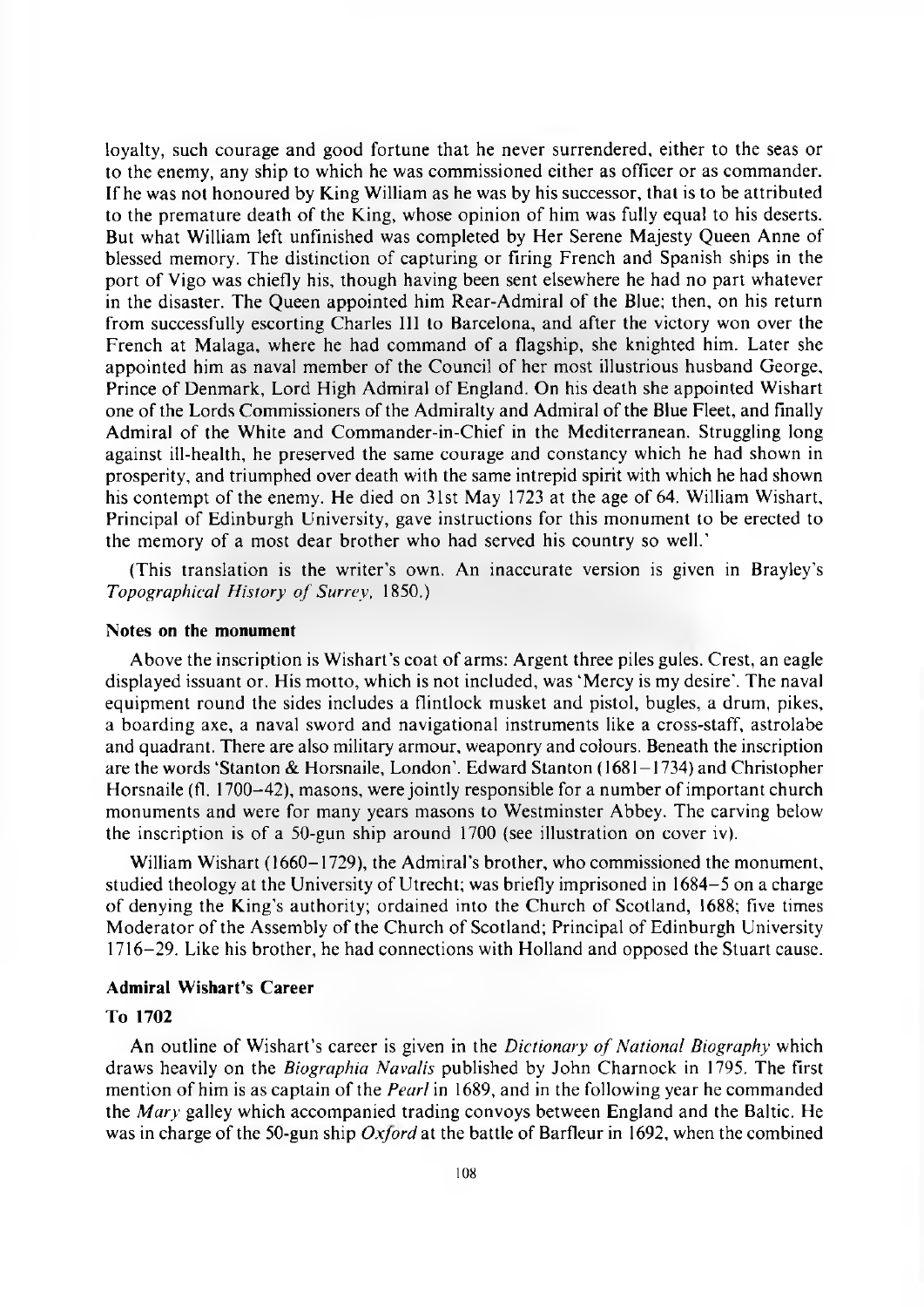

ADMIRAL SIR JAMES WISHART BY MICHAEL DAHL *N ational M aritim e M useum , London.*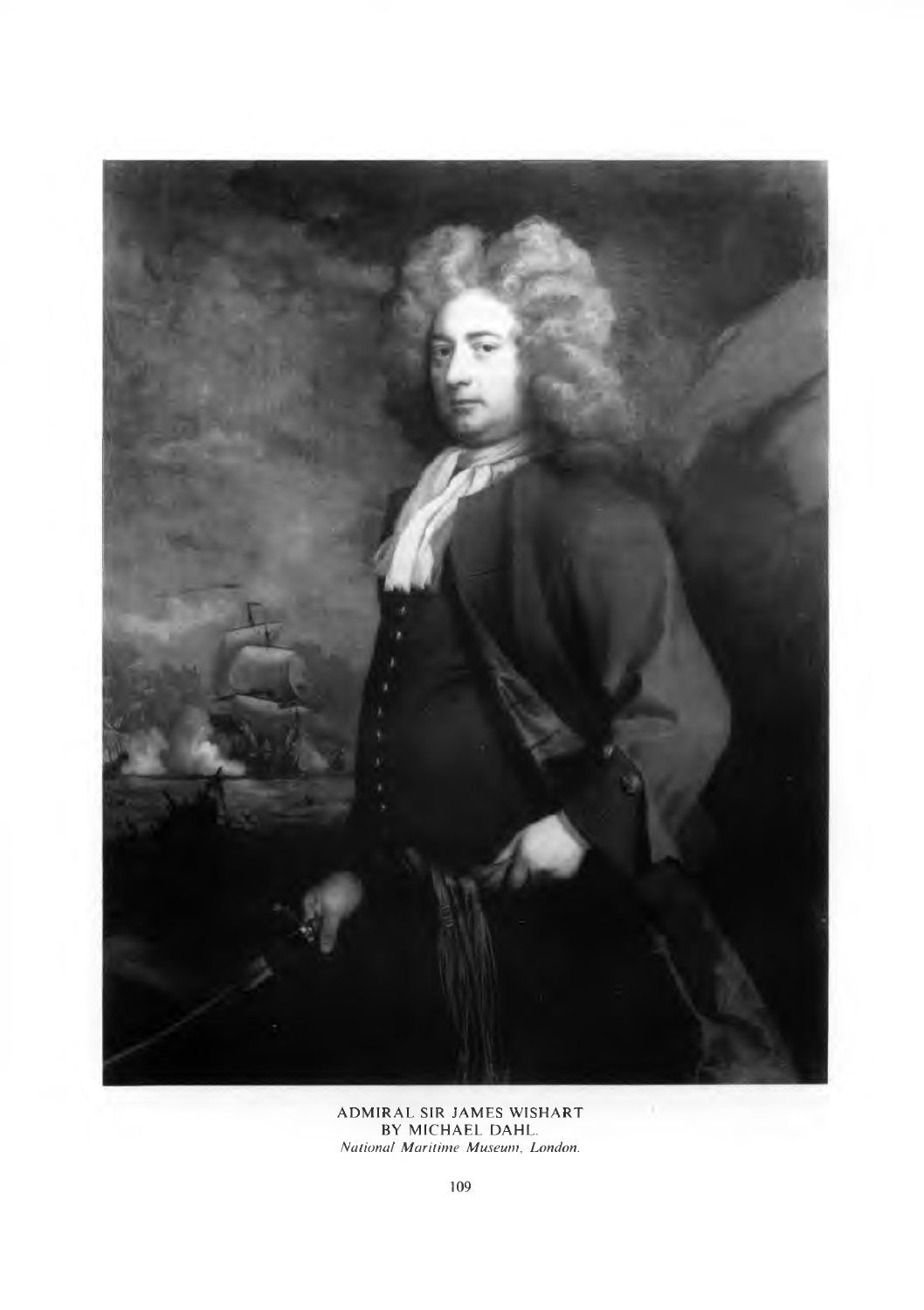fleets of England and Holland decisively defeated the French fleet and so put an end to the hopes of James II, who was supported by the French, of regaining the English throne. In 1695, Wishart served for the first time under Admiral Sir George Rooke, and later commanded the 80-gun ship *Dorsetshire*.<sup>\*</sup> He held other commands during the period of uneasy peace which ended with the outbreak of the War of the Spanish Succession in 1702, early in the reign of Queen Anne.

#### **After 1702**

In the early years of the War of the Spanish Succession, when rival claimants from France and the Holy Roman Empire sought the vacant throne, Wishart played a notable role in the war at sea, taking part in the action at Vigo, when he was again serving under Admiral Sir George Rooke. A Spanish treasure fleet, escorted by some French ships, had put into Vigo Bay. In a daring action Rooke broke through a boom which had been placed across the harbour mouth, destroyed many of the enemy ships and seized a large part of the treasure. The inscription on Wishart's monument seems to imply that he had no responsibility for R ooke's failure to take Cadiz, shortly before the action at Vigo. Indeed it was not long after this that he was appointed Rear-Admiral of the Blue. There were at that time three squadrons in the Navy, Red, W hite and Blue, which occupied respectively the centre, van and rear positions. Each squadron was itself subdivided into centre, van and rear divisions, these being commanded respectively by an Admiral, a Vice-Admiral and a Rear-Admiral. Thus, the highest rank in the Navy was that of Admiral of the Red (also known as Admiral of the Fleet); the lowest rank of Admiral status was Rear-A dm iral of the Blue. By his new appointment Wishart became one of the nine most senior officers in the Navy. This prom otion was perhaps connected with the responsibility which now fell to him of escorting one of the claimants to the Spanish throne, the Archduke Charles, who had come to England from Holland, to Barcelona where a faction favourable to his cause was ready to receive him as King Charles III.

Further action at sea followed in 1704 when the English fleet captured Gibraltar from the Spanish, an event of considerable historic interest, for Gibraltar has been a British naval base ever since. The Spanish and French were determined to recapture it and expel the allied fleet from the Mediterranean. Wishart was in command of a flagship when the two sides met off Malaga. It was an indecisive engagement, but the English retained Gibraltar and maintained their presence in the Mediterranean.

As for Wishart's later career, he was knighted soon after the Malaga engagement, became a member of Prince George's Council in 1708 and one of the Lords Commissioners of the Admiralty in 1710. He was promoted to be Admiral of the Blue in 1708 and Admiral of the White in 1713, on his appointment as Commander-in-Chief of the Mediterranean. But now that peace had been declared this was a position of responsibility rather than one calling for notable action. From 1710 to 1715 he was M.P. for Portsmouth, a seat often taken by naval men and previously held by his old chief, Admiral Rooke. Charnock quotes Rooke's opinion of Wishart which perhaps sums up his career: 'This great commander having observed in Wishart all the qualities necessary to form a good officer, as well as a constant

<sup>\*</sup> C ontem porary models of a 50-gun and a 80-gun ship can be seen at the National M aritime Museum, London. Such models were required by the Admiralty for examination and discussion before the ships could be built.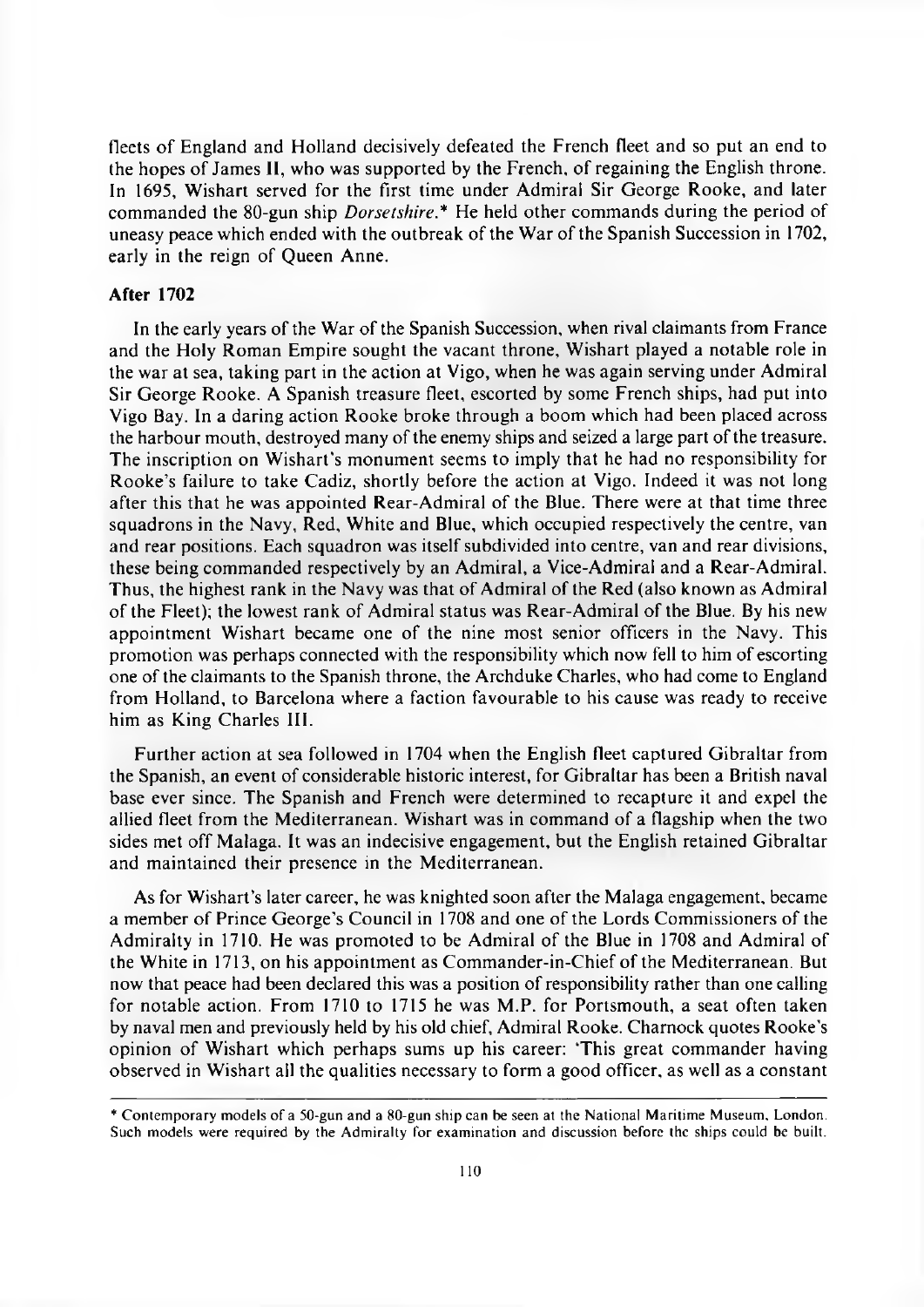attention to render these virtues conspicuous, conceived for him the strongest love and attachment, which the worthy conduct of the latter proved not to have been in the smallest degree misplaced.'

#### **Admiral Wishart and Leatherhead**

The notable quality of Admiral Sir James Wishart's monument in the parish church might suggest that he was a person of some importance in Leatherhead in his later years, but definite evidence for his connection with the town is surprisingly scanty. Indeed, the *Dictionary of National Biography* states 'His later years seem to have been passed at an estate which he had purchased with his own and his wife's money, near Bedale in Yorkshire'. Wishart was, however, known to have been a lessee of Ashtead House in  $1710-13'$  and of Leatherhead Rectory in 1712, but he let the Rectory to an under-tenant and did not live there himself.<sup>2</sup> Some evidence that he had close connections with Leatherhead is provided by an entry in the Vestry Book dated 19th May 1723:

'It is agreed by the Parishioners that a peew *(sic)* given by the Hon. Sir James Wishart to the parish of Leathered be sett up against the East Window in the Chancell att ye parish charge.'

The date of this entry was in fact only a few days before Wishart's death on 31st May, and his burial is recorded in the Parish Registers as having taken place on 5th June; it also says that he was 'of Chelsea in Middlesex', indicating that he was not resident in Leatherhead at the time of his death. The pew was probably removed at the time of the church's restoration in  $1824-5$ , but it is pleasing to note that the monument remains very near to the site of the pew. Whatever the facts may have been—and the relevant records, like many others, may have been lost beyond recall—both pew and monument seem to indicate Wishart's affection for both a town and a church which he must have known well in the years before his death.

#### **NOTES**

1. G. J. Gollin, 'Ashtead Farm & Ashtead House', *Procs*, L.D.L.H.S., 4(8), 1984, p. 232.

2. F. Bastian, 'Leatherhead Families of the 17th Century: Rogers of the Rectory', *Procs, L.D.L.H.S., 2(4), 1960.* p. 109.

#### **REFERENCES**

J. Charnock, *Biographia Navalis or. Impartial Memoirs of the Lives and Characters of Officers of the Navy of Great Britain, from the year 1660 to the present time* (1795).

*Dictionary of National Biography.* 

M. Lewis, *The Navy of Britain* (1948).

*Naval Chronicle* for 1812.

J. H. Owen, *The War at Sea under Queen Anne* (1938).

O. W arner. *Great Sea Buttles* (1963).

#### **Acknowledgements**

The writer is grateful for information provided by the Edinburgh University Library, the National Maritime Museum, London, the Portsmouth City Record Office and the Surrey Record Office. Alan Doerr, Elizabeth Ellis and Gwen Hoad were particularly helpful with the photography, and for other help thanks are due to Roddy Clube, Linda Heath, and Alexandra Wedgwood.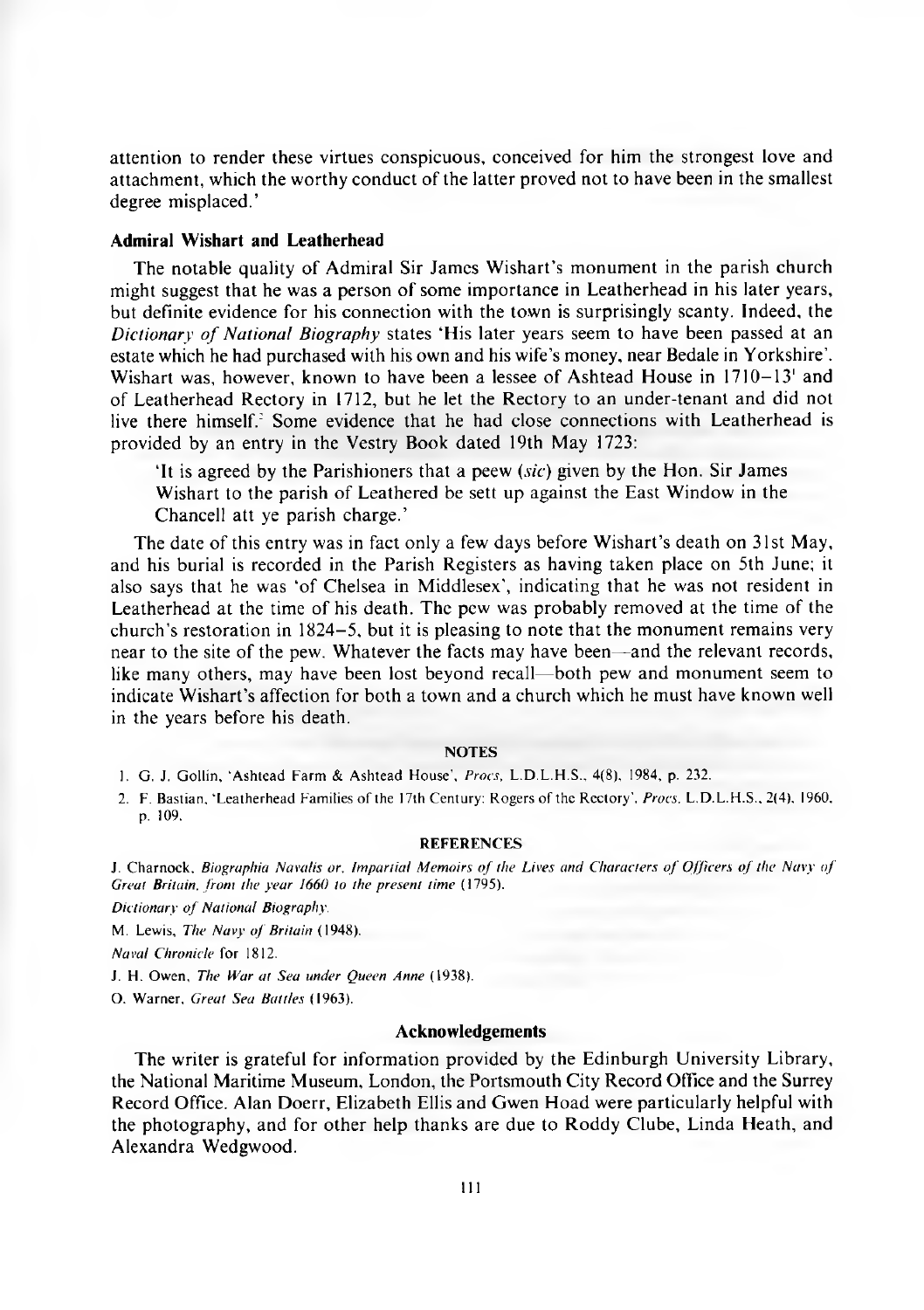## **STEWARDS' LETTERS TO COL. HOWARD OF ASHTEAD PARK, 1823-5 and 1833-4**

#### By R. A. LEVER

THE letters to Col. Howard from his stewards and a bailiff cover a wide spectrum of life in Ashtead during the early 19th century. Col. Fulk Greville Howard (1773–1846) acted as Lord of the Manor of Ashtead on his marriage to the heiress Mary Howard  $(1785-1877)$ . In addition to his parliamentary duties as M.P. for Castle Rising in Norfolk, he also paid regular visits to two of his other properties at Elford in Staffordshire and Levens in Westmorland. In order to be kept informed of the current position at A shtead Park during his unavoidable absences, Col. Howard had to rely on reports from his stewards. These were John R ichardson followed by his son Joseph, who with the bailiff, John Hislop, wrote regular letters. The surviving correspondence, from 1823–5 and 1833-4, is held at the Surrey R ecord Office, K ingston (203/28) from which the following extracts are taken. Besides the routine accounts of crop prospects, sales of produce and the weather, the stewards also dealt with outbreaks of disease, the standard of singing of the St Giles parish church choir, cricket practice by the manor house staff and the changes of tenants of three inns.

All the letters were addressed from Ashtead Park Farm and were sent under parliamentary postal franking. They are arranged here chronologically, with a short note on their contents and from whom they came. J.H., J.R., Jos R. respectively stand for John Hislop, John Richardson and Joseph Richardson. There are no replies at S.R.O. from Col. Howard to these letters.

#### LETTERS, 1823-5

14 July 1823 (J.H.): to Grosvenor Square (Col. Howard's town house). Two pines (pineapples), two melons, 28 peaches and nectarines and six bunches of grapes (packed in bran) have been sent by coach to Levens. Soaking rain and smart showers have well saturated the earth and 'with warmth should produce rapid vegetation'

16 Aug. 1823 (J.H.): to Grosvenor Square. Apricots and grapes ripening much later owing to cold summer. Corn looks well and promises abundance, if well harvested; ripening of wheat just begun. Vine border in front of hothouse, a very laborious job $-2,400$  sq. ft. of earth removed. He asks if an earthw orm pow der should be bought at 10s.-6d.: when watered it brings worms to the soil surface where they die. Observations on the daily weather from  $1 - 16$  Aug. with thermometer readings at 6 a.m. and 9 p.m. Two fine looking pineapples sent (to Levens)—the return of both crowns is asked for. 'The worst crop of melons I have ever had in my life'.

27 Sept. 1823 (J.H.): to Grosvenor Square. Request to send a remarkably fine Black Jamaican pineapple to the next show of the Horticultural Society. The earlier lot of grapes was much admired for their size and regularity. Proposal to tie vines to rafters by wire instead of by nailing—the former will cost only £5. Greenhouse staging completed. Prices at fruit market extremely low owing to a glut. Temperature readings given for second half of Aug. to 27 Sept.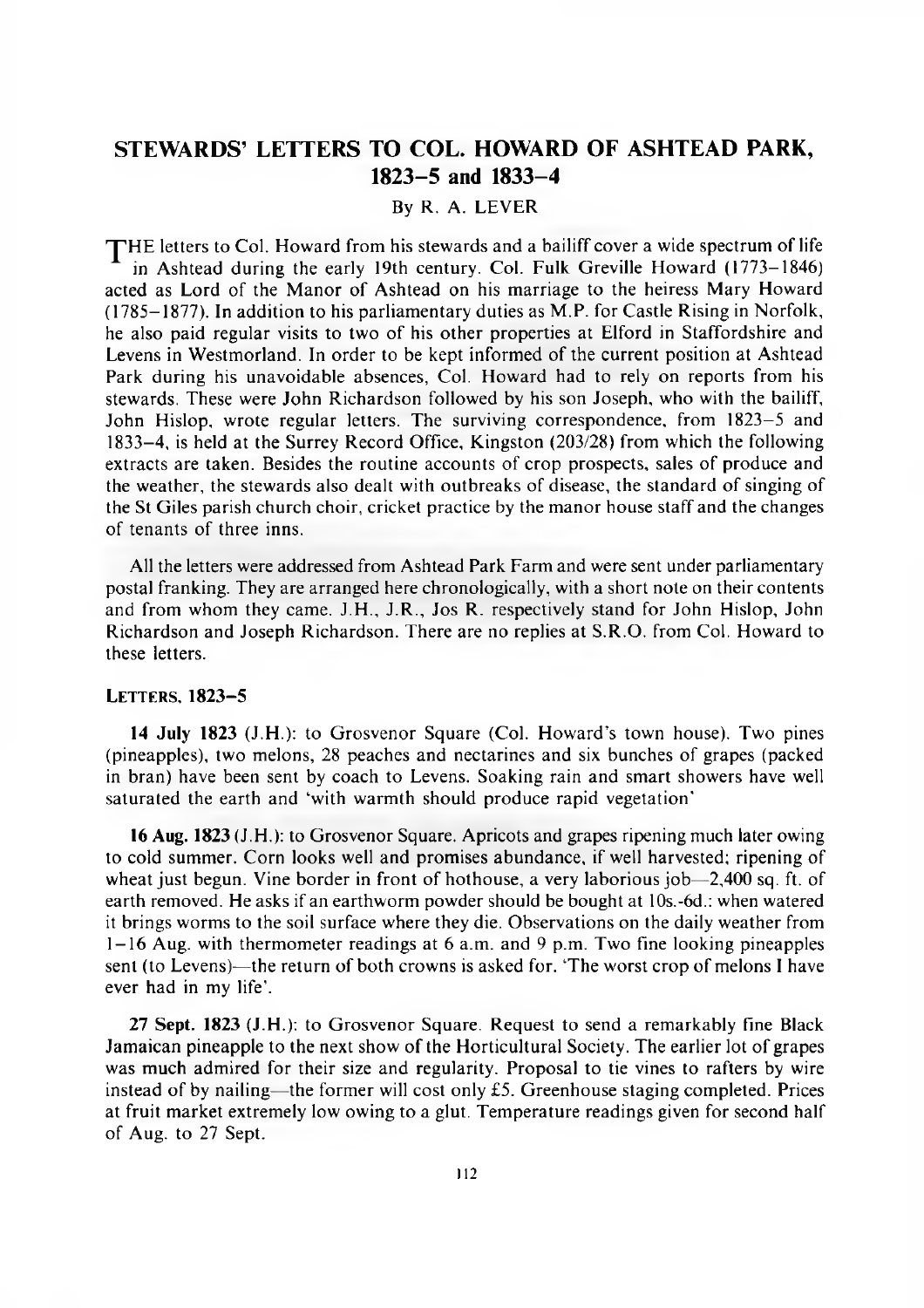**19 Dec. 1823** (J.R.): to Levens. A violent hurricane of wind on Wednesday, three large trees in Park blown down, lights (glass panes) carried off from hothouse opposite the melon ground, glass and frames broken: cost £15-20. Tiles stripped from farm buildings. Sudden death of Watts, late gardener.

**24 Dec. 1823** (J.H.): to Levens. 'A tempestuous wind on 17th blew five top lights off the hothouse; buttons to be used from now on.' Temperatures from  $8-24$  Dec. tabled.

**30 Jan. 1824 (J.R.):** to Elford, Lichfield. Y our tenant. Chandler, at 'H aunch of Venison' inn, dangerously ill through his son's misconduct at Epsom. Old wheats, 40s. per quarter, new wheat in proportion, best barley 36 to 40s. per quarter, and other grain high in proportion.

**7 Feb. 1824** (J.H.): to Levens. Apology for delay in writing due to his wife having had a daughter two weeks earlier. Asks if 50 to 100 strong potted Irish ivy may be grown as an experiment on the steep, naked banks in the chalk pit, and to make a bank of violets there as they flower better and grow quicker than on flat ground. This would certainly please Mrs Howard. He hopes he 'has not been too rash' in procuring six strong knives for the men who can only do poor work with the other ones used.

**15 Feb. 1824** (J.R.): to Elford. Thanks for 'a most noble fish and gift of venison.' Mr Mitchell wishes to give up the 'Leg of Mutton' and become a tenant of Weston Farm. Our markets have received a check and all sacks of grain are considerably lower than last week.

**24 Feb. 1824** (J.R.): to Elford. Ploughing and spring sowing, wet weather has caused a little delay. Market again becoming flat with reduction in price of all grain.

**24 Feb. 1824** (J.H.): to Elford. Temperatures from 8-24 Feb. The quality of the vines is good. Hislop says he has been elected to the Horticultural Society.

**18 April 1824** (J.H.): to Grosvenor Square. Includes a sketch of a section of the greenhouse at a scale of  $\frac{1}{2}$  in. to 1 ft., showing it to have been 16 ft. high with hinged upper and lower windows; the inside length is given as 86 ft. An underlined note states that the bricks must be bespoke before they are made, so an order is urgent. Note: This greenhouse had later to be removed to make way for the conservatory built by Thomas Lucas, who was Lord of the Manor from 1879 to 1889, and became a baronet.

**20 April 1824** (J.R.): to Grosvenor Square. Receipt of  $\pounds1,090$  for 'half-notes' i.e. rents for the first half of the year.

**9 Oct. 1824 (J.R.): to Grosvenor Square. A driver, Henry Williams, has just delivered** 200 Derbyshire sheep which appear to have been carefully driven. His expenses are: 11 days on the road, 5s. per day; keep for sheep and toll gates,  $£10-8s$ ; cost of 200 sheep at 18s. each, £180.

**6 Dec 1824 (J.R.):** to Elford. £210 rent for New Purchase Farm is considered too dear by Mr Agate who offers £185.

16 Dec 1824 (J.R.): to Elford. Mr Agate offers £190 rent: 'he does not exactly comprehend the land drainage.'

(Gap of one year in the letters.)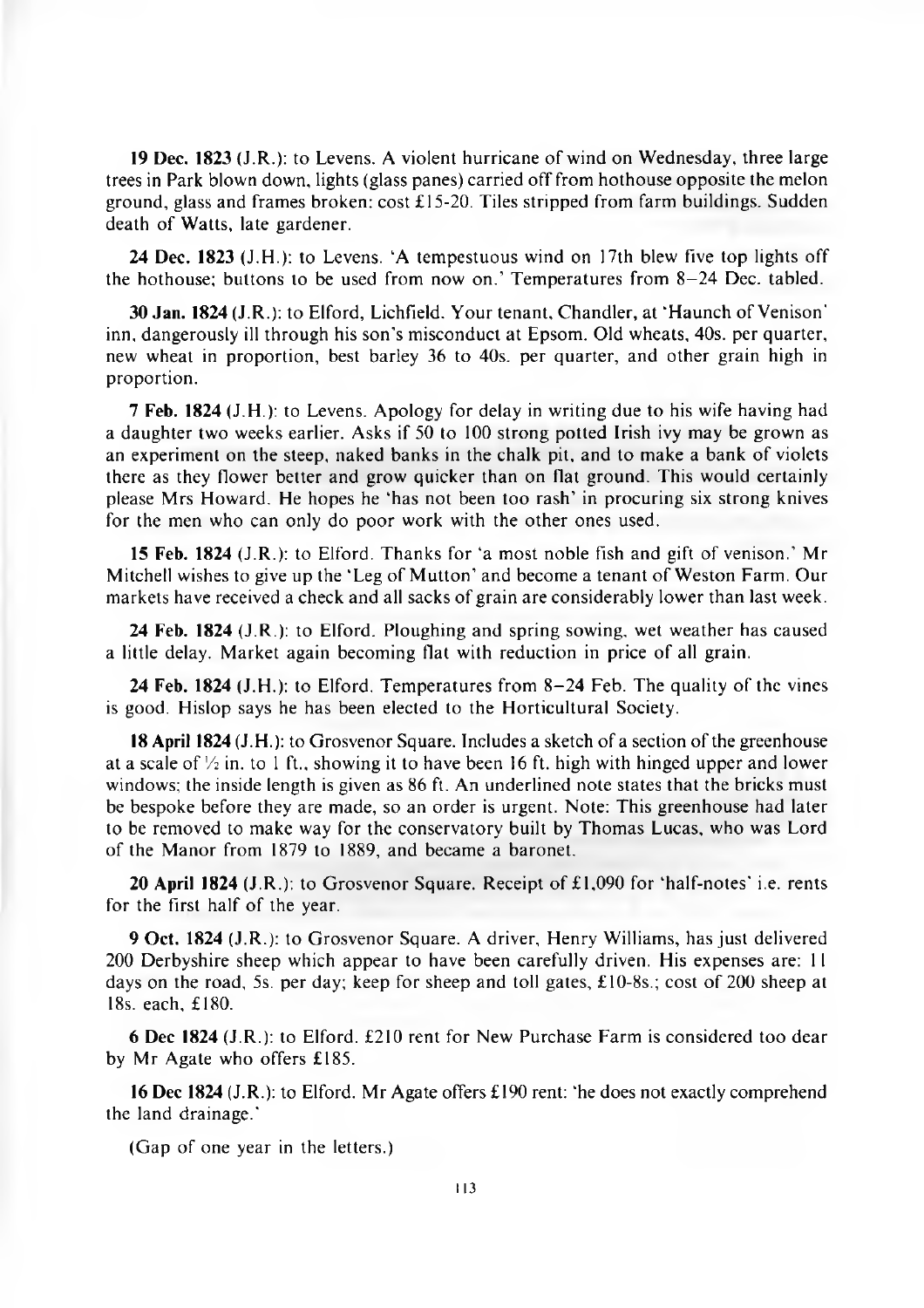**8 Dec 1825** (J.R.): to Levens. Repairs by Rev. W. L. Broadrick\* to house are £83-1 ls.-5d. Six horses have arrived from Elford and appear likely to be useful. Ploughing going on; a company of men are draining the low grounds (probably the Marsh, near the Rye). A hurricane of wind has blown down another of the mount trees and others in the Park.

(Gap of over seven years in the letters.)

#### LETTERS, 1833-4

**10 Jan 1833** (J.H.): to Elford. Repairs are due to the Great Clock—either locally by Huck or by Bramley from London, the former would be cheaper. Hislop asks if the *Pyrocantha* on the front wall of the manor house can be replaced by 'things of more worth and beauty' such as *Chimonanthes fragans* (winter sweet), *Lonicera flexuosa* (pink and white honeysuckle) or *Wistaria consequans.*

**8 Feb 1833** (Jos R.): to Elford. Death of Mr Wilson 'from bursting of a blood vessel during a violent fit of retching' (owner of the 'Leg of Mutton'). Bill sent for £80 for fitting up the brewery—the bricks, lime and labour come to only £9-1 ls.-Od. A functioning brewery would finally put down the nuisance in front of the 'Leg of Mutton'. A Labour Rate has received the sanction of the magistrates: 'We never had so many hands out of employ as last winter.'

**21 March 1833** (Jos R.): to Elford. The cottagers of Woodfield much prejudiced against inoculation for smallpox which is not making much further progress in the parish. Active preparation for barley drilling. Late cold winds have checked the wheat, which is blue and rusty in exposed places, also the turnips and vegetation. New Epsom market is inferior to Croydon and Guildford, much to the chagrin of Reigate, Dorking and Kingston. The wives of Ashtead folk walk to Epsom on market day so as to buy cheaper butter, cheese and bacon. Richardson thanks the Colonel for the arrival of a very fine cheese. P.S. A labourer named Ottway has caught smallpox at Leatherhead where it has been raging for some time.

**1 April 1833** (Jos R.): to All Souls College, Oxford, redirected to Elford. James Nunn wishes to leave the 'Brewery Inn' whose tenancy has been applied for by Evans, 'a person of respectable appearance and address'. Mrs Wilson gives notice to quit the 'Leg of M utton' on her husband's recent death; a robbery and enlargement of the 'Brewery Inn' opposite. Mr Agate pays  $£50$  collected from various sources for church repairs. Rain has checked sowing for the present but crops forward enough.

**8 August 1833** (Jos R.): to Barnstaple and then to Bath. Disposal of a brace of bucks carried out. An old-fashioned wheat harvest has allowed uninterrupted cutting and carting so that little wheat will be unsold by the end of the week. Quality good but the quantity short of last year's owing to loss by tremendous gale at blooming. Stubble is unsightly to farmers but delightful to sportsmen as gives cover to partridges. From coarse samples seen, barley and oats will be short of last year. Turnip prospects not bad. After the expiry of the present day lease, Mr Dackombe will grant a 21-year lease (Daniel Dackcombe owned 61 acres at Tithe Redemption in 1839). The servants take advantage of your absence to improve their skill at cricket. Good coveys of partridges seen with large, strong birds.

<sup>\*</sup> Broadrick was probably closely related to W. J. Brodrick who was Dean of Exeter and Chaplain to Queen Victoria, becoming the 7th Viscount Midleton after his brother's death in 1863.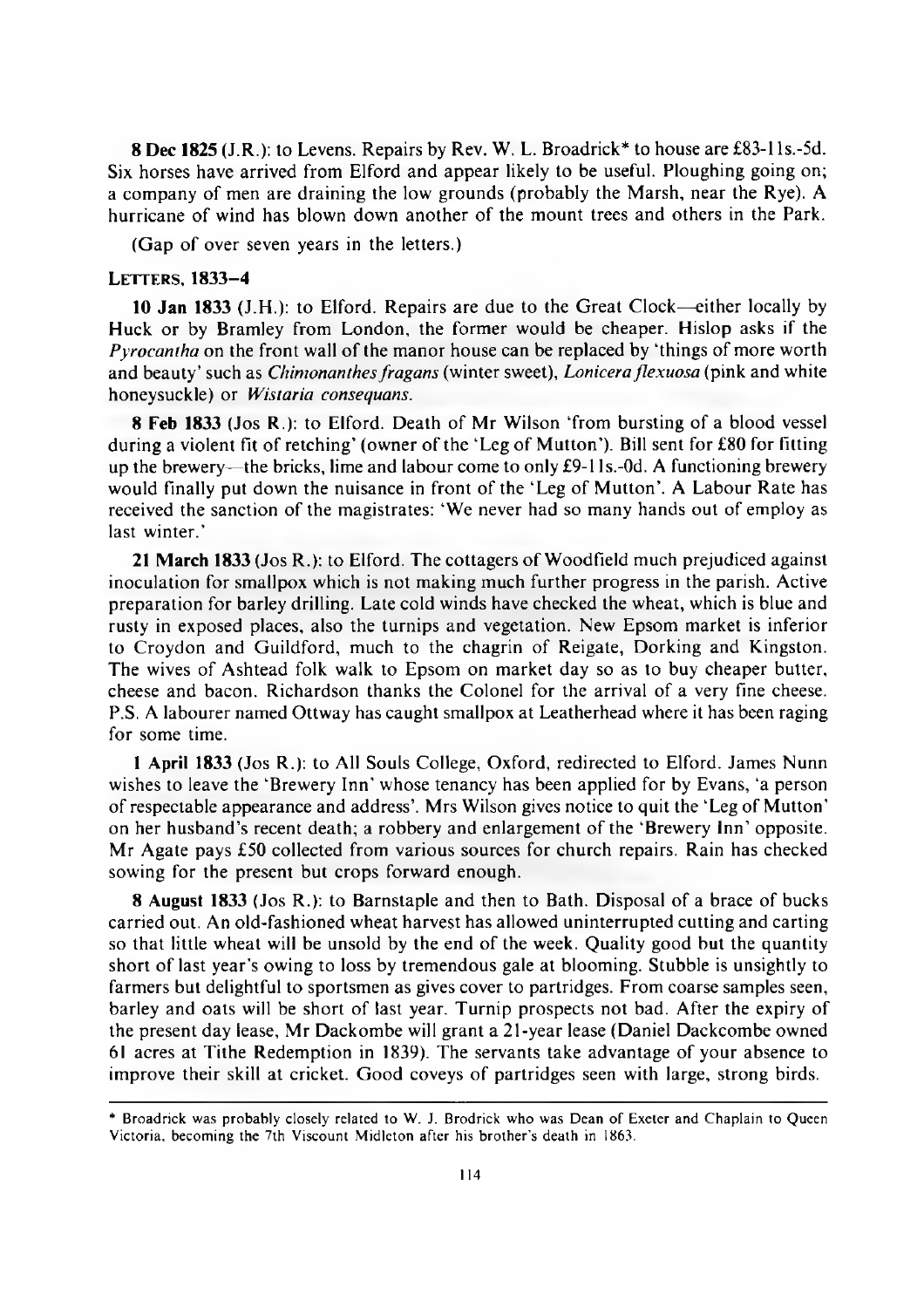**16 Oct. 1833 (J.H.): to Castle Rising, Norfolk. There was defective heating of the early** grapes last spring; if the apparatus is checked and additional pipes added there will be less consumption of fuel. A 60 ft. coping of slate from the garden walls is to be replaced by bricks.  $£150$  credit is asked for to settle last year's fruit account. Weather stormy with heavy rains.

**4 Nov. 1833** (Jos R.): to C astle Rising. W heat drilling is finished and seed out in the land and the earliest sowings are up. Mr Evans is desirous of quitting the 'Haunch of Venison' tenancy of which applied for by Mr Lawrence. The tradesmen's bills for 1832, including a half-year's tax, come to £1316-16s.-3d.

27 Nov. 1833 (Jos R.): to Castle Rising. The bills now stand at £1636-9s.-2d. The wheats are looking gayer now than in some years at the end of April. Foliage in the Park has not lost its summer greenness. Bucks never in finer condition or killed fatter—is it your pleasure to have another sent to Castle Rising? We are at present free from any of the burnings as in other counties (from Luddites). We were never less annoyed from poaching, trespassing or shooting than this season.

**21 April 1834** (Jos R.): to Grosvenor Square. Finished the barking (debarking of logs) in the Park, the last oak in hand; the number taken down is  $36$ ; we go next to Newton Wood. The end of oats and barley sowing; wheat looking well throughout the parish, except the 75 acres on Ashtead Farm. Ploughs and harrows employed on turning turnips. (All the stock are well.) He begs leave to suggest that David Richardson (son of the parish clerk) be allowed to practise on the organ—the singing is next to a failure being 'of the most wretched kind on Sunday last, nearer to Presto than Adagio.'

**25 April 1834** (Jos R.): to Grosvenor Square. The hops were so affected that the brewer was forbidden to use them—even an exchange failed owing to poor quality. He asks permission to get more fatting sheep before replacements from Elford. Mr Harriot of Leatherhead would be a tenant for White House Farm, but he refuses to grow sainfoin on which R ichardson insists.

**28 April 1834** (Jos R.): to Grosvenor Square. Two horses to be sold at Tattersalls on 12 May. 'It is now raining a steady penetrating shower and most welcome it is.'

**24 June 1834** (Jos R.): Mentions the laying of a pipe in a 2 ft. deep channel, through which water was conveyed to Ashtead Park Farm (this still exists near the Epsom boundary west of Wilmerhatch Lane).

As a postscript, it may be recalled that Swete's handbook on Epsom (1860) states that 'peaches and nectarines are brought (at A shtead Park) to an early ripening and the melonry is stocked with the richest kinds'. Fruit cultivation was continued here until the time of Pantia Ralli in the early 1920s.

#### **Acknowledgements**

The writer's thanks are due to the staff at the S.R.O. to which this series of Howard documents was presented by Messrs Courbould Rigby in 1966.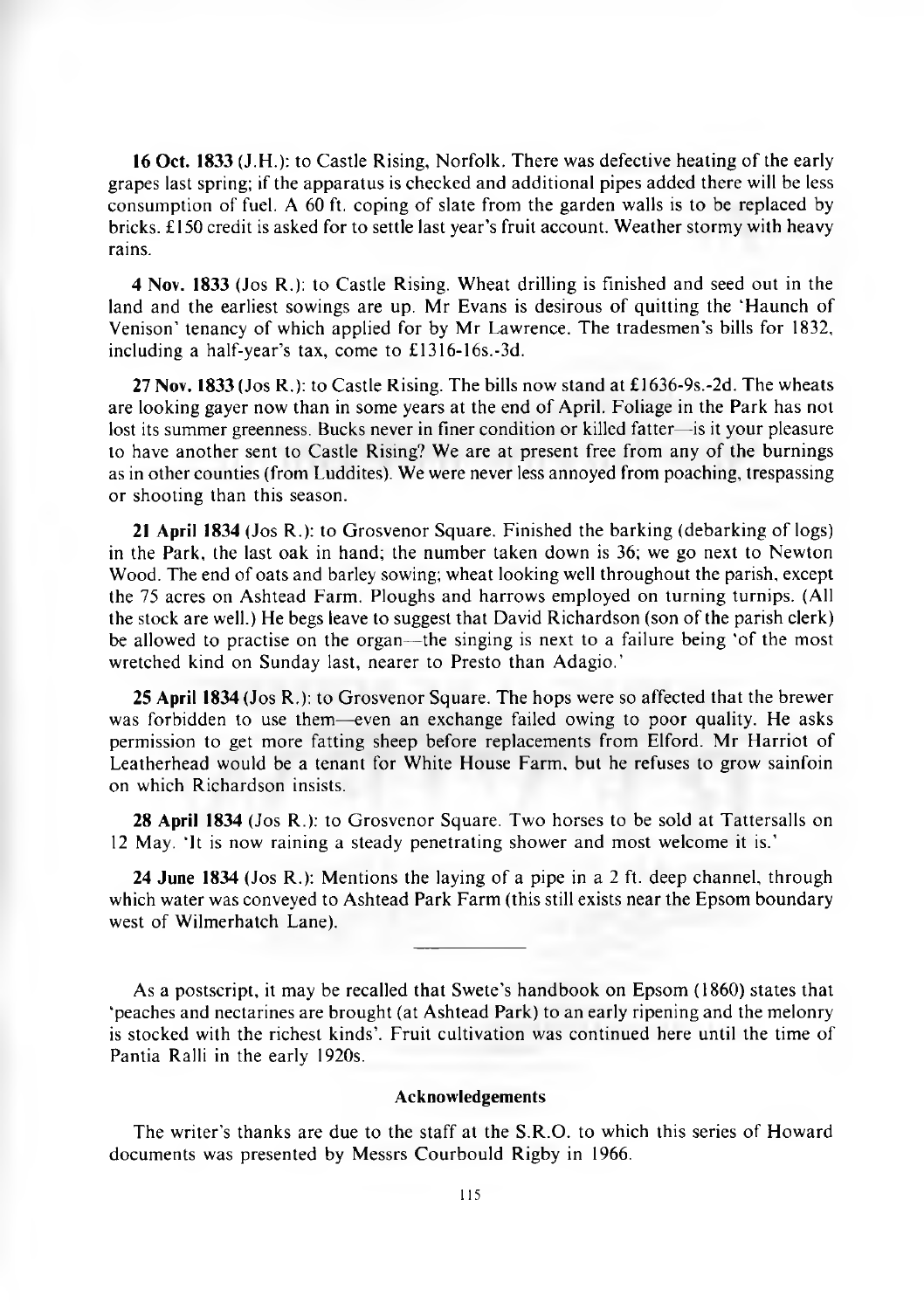

LEATHERHEAD PLAYBILL, 1807.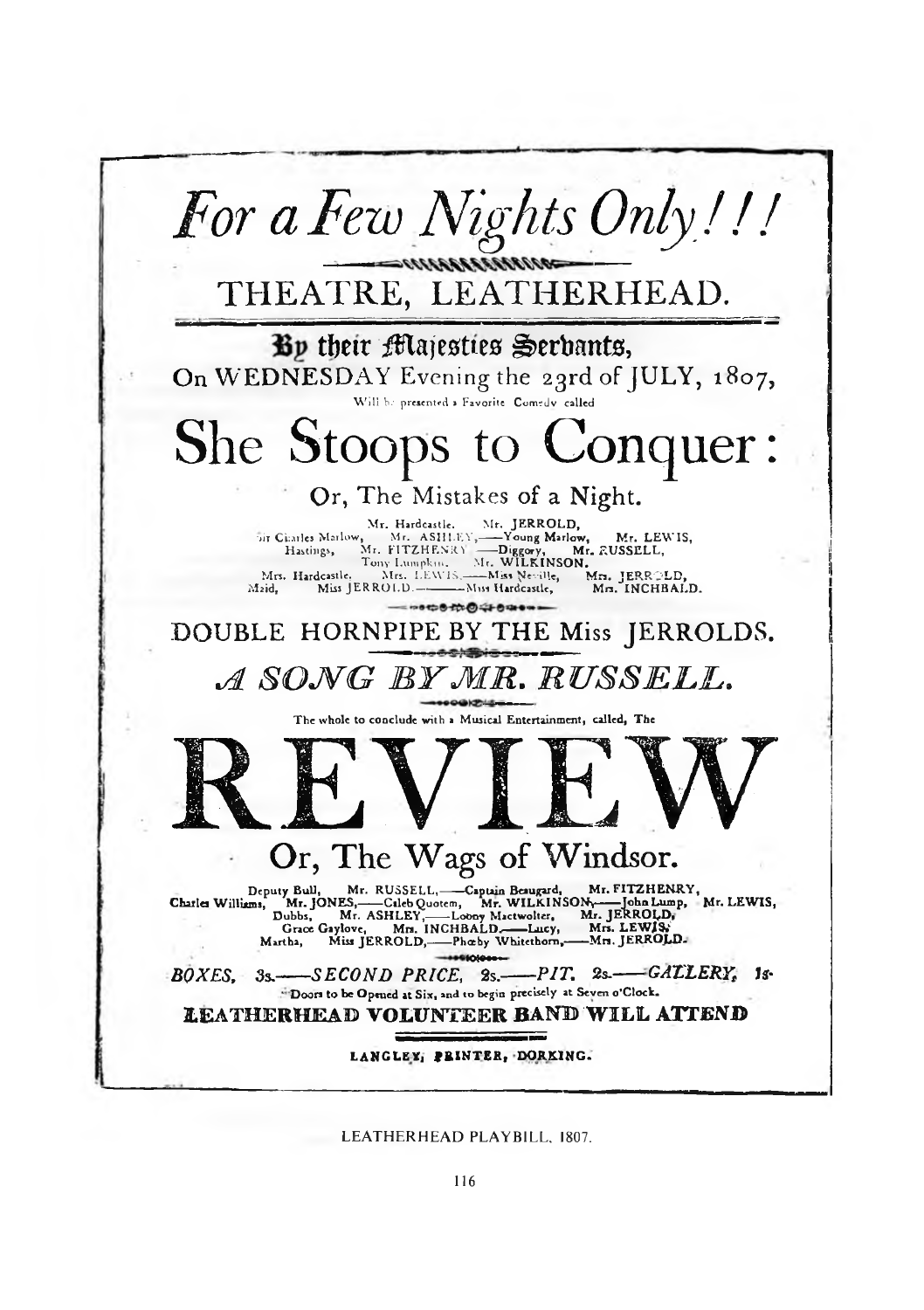#### **THEATRE-GOING IN LEATHERHEAD: A PLAYBILL OF 1807**

#### By J. R. CLU BE

<span id="page-22-0"></span>THE Playbill of 1807 reproduced on p. 116 announces the performance in Leatherhead of Goldsmith's comedy 'She Stoops to Conquer' and is the only evidence so far uncovered of theatrical entertainment here in the Georgian period. Leatherhead was then at best a small town and in reality little more than a village, with a population of 1,100 or so. In the expansion of drama in the 18th century, theatres were built in many market towns; but places such as Leatherhead continued to be served by strolling players in occasional visits. They would perform for a few days in any suitable venue; a large room or hall, or more commonly, a barn. A visiting com pany would arrange for the distribution of playbills in advance of their visit, and would prepare the stage and auditorium after their arrival. The boxes and pit referred to in the playbill were probably no more than benches placed around the hall, although the gallery sounds somewhat more permanent.

However simple the theatre itself, there is a professional style in the playbill. It is similar in content and presentation to those put out by the best London theatres of the day. An im portant clue may be 'By Their Majesties Servants', a title used solely by the Theatre Royal Drury Lane, the most prestigious theatre in London. It was the practice at the time for such companies to tour the provinces when the London theatre was closed for the summer.<sup>1</sup> Even so, none of the persons named in the Leatherhead playbill appears in those of Drury Lane. It is known that Samuel Jerrold (1749-1820) was an actor-manager who worked mainly in the provinces; in Jan. 1807 he took lease of a theatre in Sheerness. His second wife Mary  $(1772-1851)$  and his daughter, born 1777, are also in the playbill.

The company which acted here may have had some links with Drury Lane through the playwright R. B. Sheridan, who had been the theatre's manager for many years and was then living nearby at Polesden Lacey, his home from 1797 until his death in 1816.<sup>2</sup> Sheridan was obviously closely connected with Leatherhead and spoke of his pleasure, in 1815, in getting a book from the Leatherhead circulating library. It can only be a m atter of conjecture, but one wonder whether Sheridan was influential in bringing the company to Leatherhead. 'She Stoops to Conquer' had received its premiere at Drury Lane in 1773.

The play is believed to have been performed in a large barn on the west side of North Street where the Nationwide Anglia Building Society now stands. There were in this area a number of farm buildings, a bakery and a barn belonging principally to the Ede family. In 1816, when the barn was fitted out as a place of worship for the Congregational Church it was reported to have been 'frequently used by strolling players'.'

The presence of the Leatherhead Volunteer Band was a clear sign of the times.<sup>4</sup> Britain was threatened with invasion by Napoleon in the 1790s, and more particularly in 1803 and after. In addition to the Militia as a Home Defence force, the Government encouraged the formation of a citizens' army of Volunteer Infantry to provide local defence in case of need. Leatherhead raised two companies of Volunteers and this military band was clearly drawn from its members (see p. 105).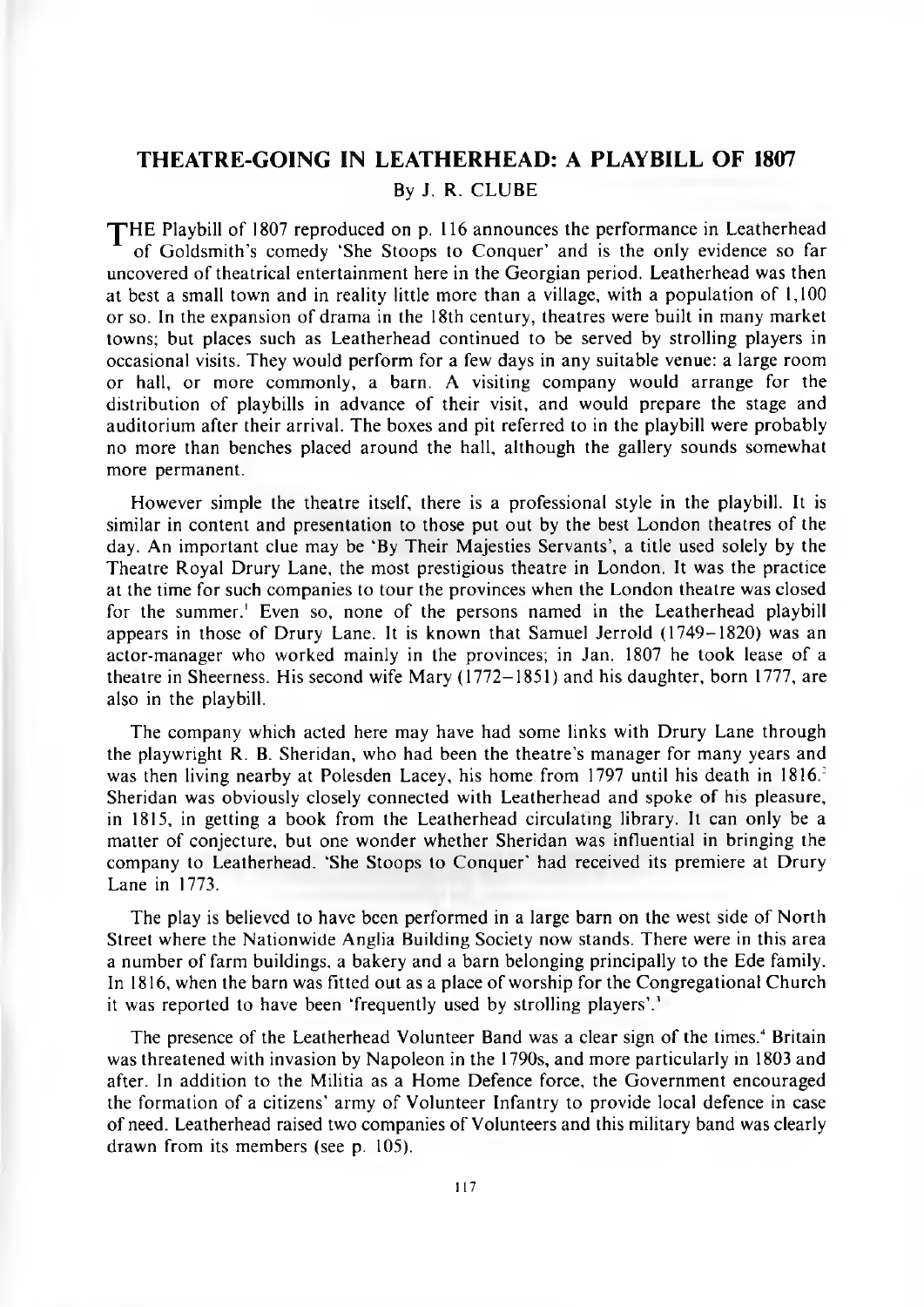The Society is fortunate to have a copy of this playbill, which was handed anonymously to Hazel Vincent Wallace at the old theatre in the High Street in 1954.<sup>5</sup> It is as much of value as an historical document as it is a programme of entertainment nearly two hundred years ago. Judging by the programme, the show must have been great fun.

#### **NOTES**

- 1. Dr Janet Birkett, Theatre Museum, London, letter of 13th February 1991.
- 2. *Polesden Lacey*. National Trust Handbook (1964), p. 5.
- 3. E. E. Cleal, *The Story of Congregationalism in Surrey* (1908), p. 415.
- 4. P R O. (Kew). WO 13/4560.
- 5. Society Records, LW 95.

## **ASHTEAD GREAT AND LITTLE GLIBES**

#### By L. A. Smith

 $\boldsymbol{A}$  chance sighting of an area of land described in a deed of 1880 as Great and Little Glibes has disclosed the development of rural Ashtead in the last two decades of the 19th century and the part played in it by firms of solicitors. The Glibes turned out to be part of the former glebe, that is, land vested in and for the benefit of the incumbent of a parish which, subject to certain safeguards, could be sold, exchanged or developed by him. In A shtead the glebe totalled about  $28\frac{1}{2}$  acres, half in the two common fields and the other half in the form of enclosures in various parts of the parish. We are here concerned with three enclosures totalling just over  $10$  acres south of Marsh Lane (B arnett Wood Lane) and east of Skinners Lane.\*

At a meeting of the principal landowners of Ashtead at the 'Leg of Mutton  $\&$  Cauliflower' inn on 4th October 1838, following the passing of the 1836/7 Enclosure Act, it was agreed that the north and south common fields be abolished and that the glebe strips there should pass into the ownership of Col. Fulk Greville Howard of Ashtead Park. By the same agreement some glebe enclosures south of Marsh Lane also passed to Col. Howard and in exchange the Rector received land in the Dene and a large house at the corner of Dene Road and Rectory Lane now known as the Old Rectory. The three enclosures mentioned above were added to New Purchase Farm which had been created by Richard Howard (formerly Bagot) when he set out to increase the Howard possessions following his marriage to the Hon. Frances Howard in 1783. It was based on what is now Murrey's Court and extended east, west and north from there. When the Howard estates were put up for sale by auction in June 1878, following the death of the Hon. Mary Howard in 1877, New Purchase Farm, which included the former glebe, by then called Great and Little Glibes, failed to sell and was subsequently broken up and sold piecemeal. It is not known when and how the spelling 'glebe' became 'glibe' but it was probably a simple corruption, while the 'Great' and 'Little' merely described the relative sizes of the enclosures, bearing in mind that at that time most fields were given names. Another possibility is that since the land was no longer glebe it could not be so entitled and a change of one vowel produced an acceptable alternative.

<sup>\*</sup> These enclosures are shown as plots 227, 228 and 237 on the W yburd Survey of 1802.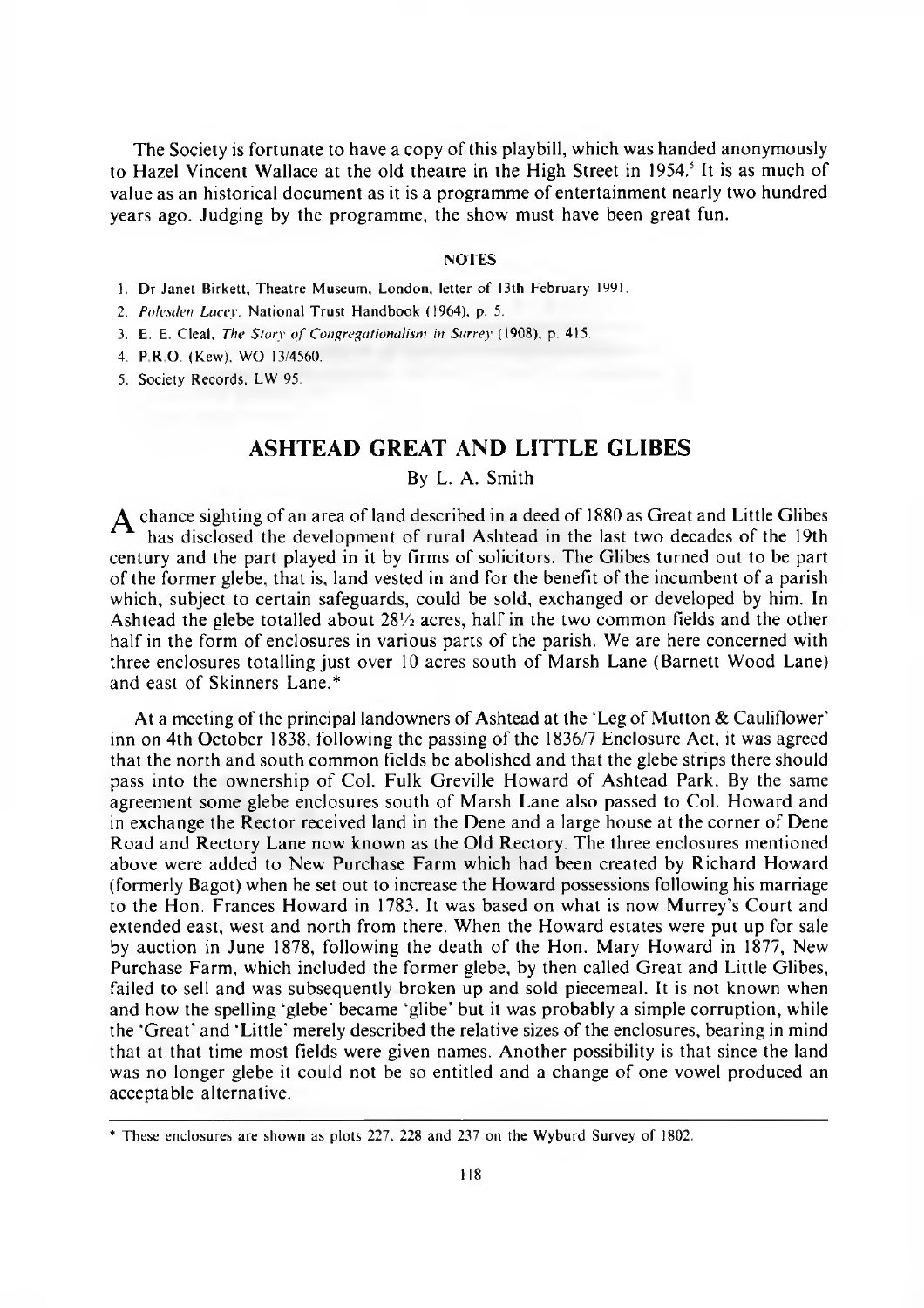The later history of the glibes can be traced from a collection of deeds which have been lent to the Society and which show the frequent changes of ownership of this and other land during the rapid development of Ashtead following the arrival of the railway. The Poor Rate books for the Ashtead Vestry and the tithe collection records of Messrs White and Son of Dorking, all in the Society's archives, have also provided useful information.

The first deed dated 27th May 1880 shows that the glibes together with other land had been purchased by William Gilford of Redhill, who had contracted to sell some  $7\frac{1}{2}$  acres of the glibes to Thomas Martin, a builder of Sutton for  $£650$ , but another builder, William Henry Goodwin, took over the contract for £770. The remainder of the glibes was sold by Gilford to G. P. Sparrow for use as a brickworks (see plan below). A pair of cottages and a brick kiln were built by Sparrow, clay was dug in what is now Church Road and it is likely that some or all of the resultant bricks were used to build the houses on Goodwin's land next door.

Soon after acquiring his  $7\frac{1}{2}$  acres Goodwin built a gravel road for some 200 yards southward from Barnett Wood Lane followed by twelve cottages on its west side, now number 5 to 27 Glebe Road. Goodwin's road was called Great Glibes Road but by 1899 it had become Glebe Road. The cottages were completed by 10th November 1880 when Goodwin mortgaged them to Mrs Martha Sims of Brighton for  $£1,100$ , which was repaid



**ASHTEAD GLIBES, 1882** *(For explanation of the numbers see pp. 119-20)*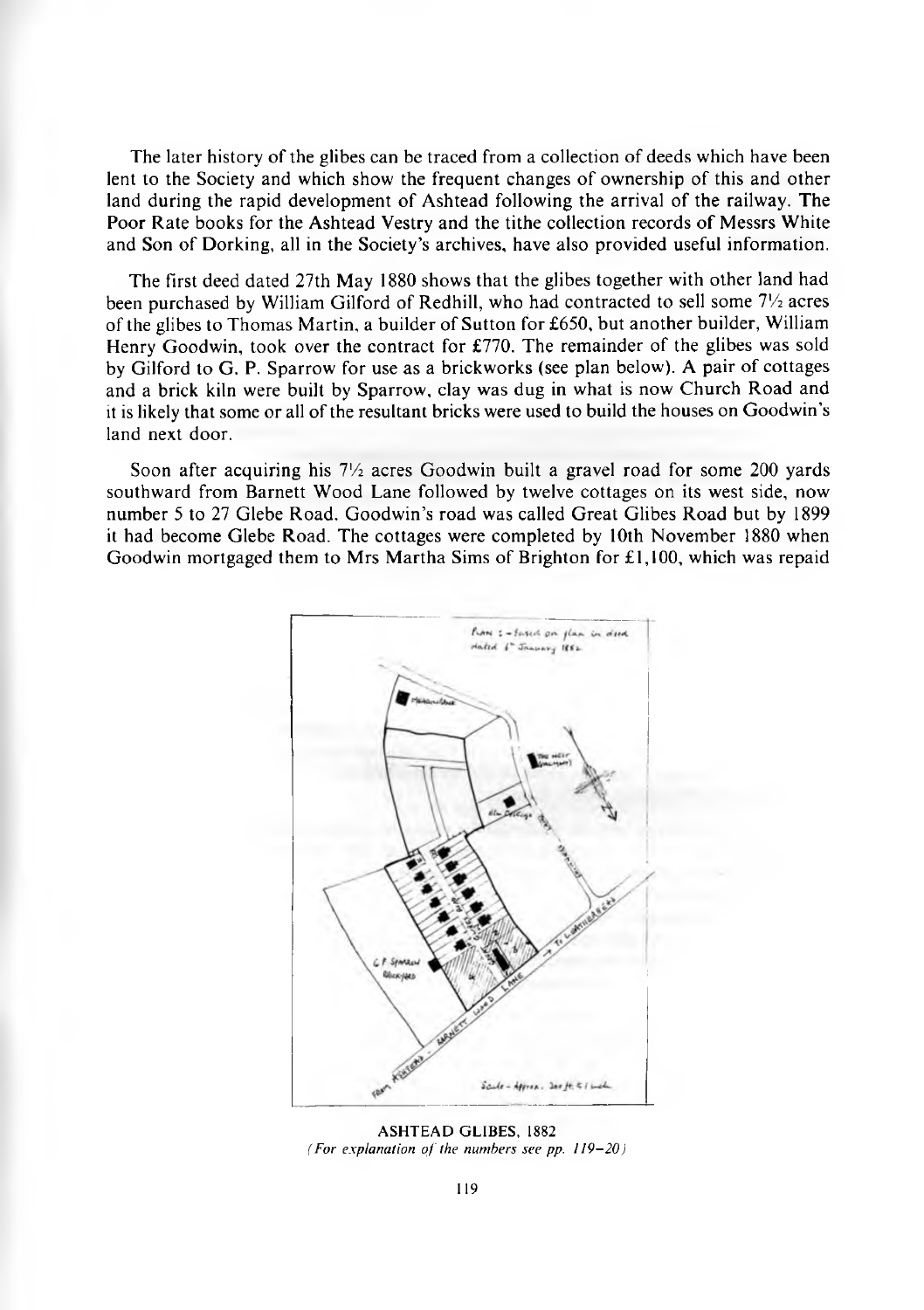on 11th April 1881, the day before he mortgaged the remainder of his  $7\frac{1}{2}$  acres to the Perpetual Investment Building Society for £900.

On 6th January 1882, the land shown hatched on the plan (see p. 119) was sold to the Suburban Land and Cottage Co. Ltd., but in March 1883, Goodwin repurchased the plot numbered 1 on which he had built a pair of shops and dwelling houses. He mortgaged these to John Cannings Stebbing, an ironfounder of Hampshire, a client of Joseph Soames, a London solicitor who also acted for the Suburban Land and Cottage Co. Ltd. In February 1886 Soames bought the shops subject to the mortgage and the No. 2 plot at the back. The following year he redeemed the mortgage on plot 1. In this same period the Suburban Land and Cottage Co. Ltd., sold plot 3 to William Mellish, a baker of Ashtead and plot 4 to Mr Kuhne, about whom nothing is known. It also appears that sometime before 1883 the Company had purchased the land on the east side of Great Glibes Road from Goodwin on which they built six pairs of cottages now numbers 2 to 24 Glebe Road. No. 26 on this road was owned by Goodwin's wife in 1886 but it is not known who built it or when. Equally there is no evidence prior to 1900 as to ownership or user of the remaining land to the south although the 1882 plan seems to suggest that development was intended.

Between the years 1883 and 1897 there were numerous changes in ownership, especially involving Soames and one of his partners, Charles Edwards, who appeared to switch ownerships for no obvious reasons. They and the Suburban Land and Cottage Co. Ltd., were also involved in sales for development of other parts of the former New Purchase Farm, especially in the Links Road area to the north of the railway. By 1897 Soames and Co. had disposed of their interests in Great Glibes Road and by December of that year William Mellish owned not only plot 3 but also plots 1, 2 and 4 together with four cottages on the east side of the road and the detached one. Charles Sparrow and E. Burgess each owned two cottages and James Weller four on the same side, while James Chitty owned ten and Mrs Dudman two on the west side. It would appear that Mellish sold a small part of plot 3 to Charles Smither in 1898 when he built the two cottages now known as 1 and 2 Woodman Cottages. They were still owned by Miss Smither in 1930. The Smithers were licensees of the Woodman public house.

Amid all this activity with the freeholds the properties were let and while some families stayed only a short time some remained for many years. The Haynes family were tenants of several houses but one branch occupied a house on the east side in 1886 and a descendant is still living there today. Another Haynes who died a year or two ago at the age of 90 lived in the road all his life as does another who is now over 70. Henry Roberts was a tenant in 1896 and his son died in the cottage only a few years ago. Several well-known A shtead families lived in the road at one time or another including Astridge, Longhurst, Chitty, Hogsden and Ottway to name but a few.

The remainder of plot 3, the part between Goodwin's shops on the east and Woodman Cottages on the west, was used for the erection of the Ashtead Free Church in 1924 while the whole of plot 4 owned by Mellish from some time soon after 1893 was used by him as an orchard, which by all accounts was the scene of much scrumping of apples by children living in the road. Development of this plot commenced by the erection of Roundhills Garage in 1930 or thereabouts on part of the land, and later by the erection of the shops now numbers 200 to 206 Barnett Wood Lane on the remainder.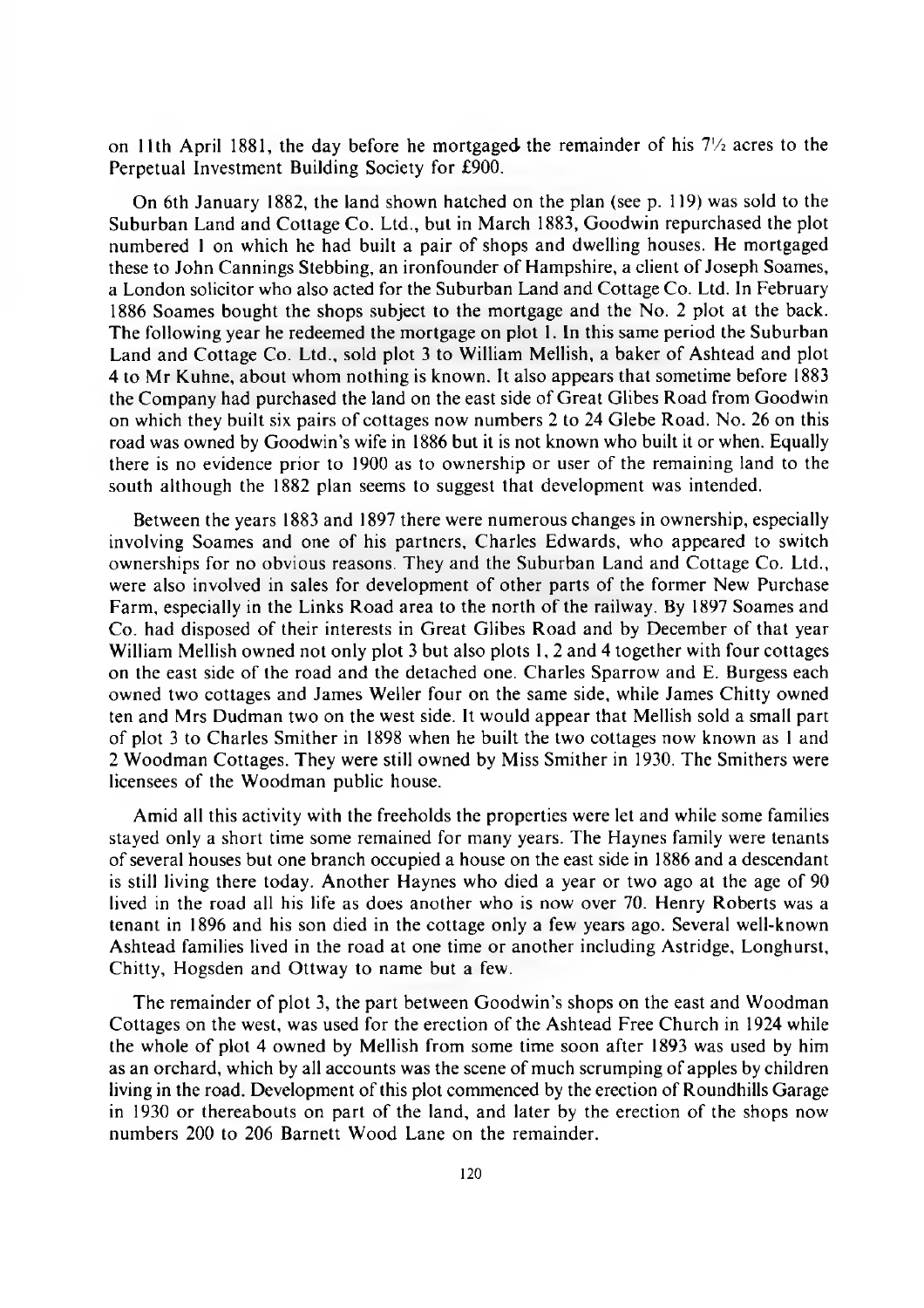Information about that part of the land not developed is difficult to come by but it appears to have been owned for many years by Miss E. Trotter who bought Meadowbank in Skinners Lane in 1900. As will be seen from the plan, the garden of Meadowbank adjoined the southern boundary of the former glebe. In 1925 or 1926 Miss Trotter sold most of this land to Mr Richard who lived at The Nest (now Valmont) Skinners Lane, who also owned the plot opposite to his house which adjoined the former glebe. All this land was used by M r Richard as orchard and for grazing horses until it was developed for housing in 1952. Goodwin's gravel road survived until 1973 when it was made up and taken over by the local authority.

The firm of Sparrow Bros continued brickmaking in the area once known as Little Glibes until at least 1906 because in February of that year Sparrow sold two shops he had built on some of his land fronting Barnett Wood Lane, now numbers 224 and 226. He also sold half an acre to J. Death, a builder and undertaker, who no doubt built houses or shops on it. By 1909 Sparrow had ceased trading because he had sold the remainder of his land to George Baker, a prominent developer in Ashtead, who built the roller skating rink cum cinema and a number of houses in Church Road. It is also possible that he finished developing the Barnett Wood Lane frontage, including the iron building formerly used by the Ashtead Free Church and now the Constitutional Hall. While the Sparrow brick kiln has long since disappeared the two cottages are still there and they are still known as Brickfield Cottages.

#### **Acknowledgements**

The writer is grateful to S. E. D. Fortescue for the loan of the deeds and to G. J. Gollin for his help with the research and for allowing access to his extensive material on Ashtead.

#### **CITY POSTS**

### By E. A. CROSSLAND

IN a flower-bed outside 'The Star' inn on the Kingston Road (A243) is a cast-iron post standing 4 ft. hign. It is square in section with a small pyramid at the top below which can be seen the arms of the City of London. On the trunk of the post is an inscription reading '24  $\&$  25 VICT' and on a line below 'CAP 42'. This is the clue to the purpose of the post. It refers to an Act of Parliament of 1861—'The London Coal and Wine Duties Continuance Act' which required a post to be erected where any thoroughfare, road, rail or water, crossed the boundary of the then Metropolitan Police District (referred to as the London District) and laid down that any cargo of coal or wine being carried into London should pay a duty to the City Corporation according to the weight or volume.

Since the parishes included in the Metropolitan Police District had boundaries inclined to wobble, there are some peculiar positionings of these 'City Posts', as they are called. At each point where a thoroughfare crossed the London boundary there had to be a marker. If the way then went out of the area another marker was put up even though the distance might be only a few yards. Examples of this extravagance can be seen on Copsem Lane, Esher, on the corner of Sandy Lane and near the A3 interchange, and on the bridle-way which runs down the east side of Walton Heath golf course.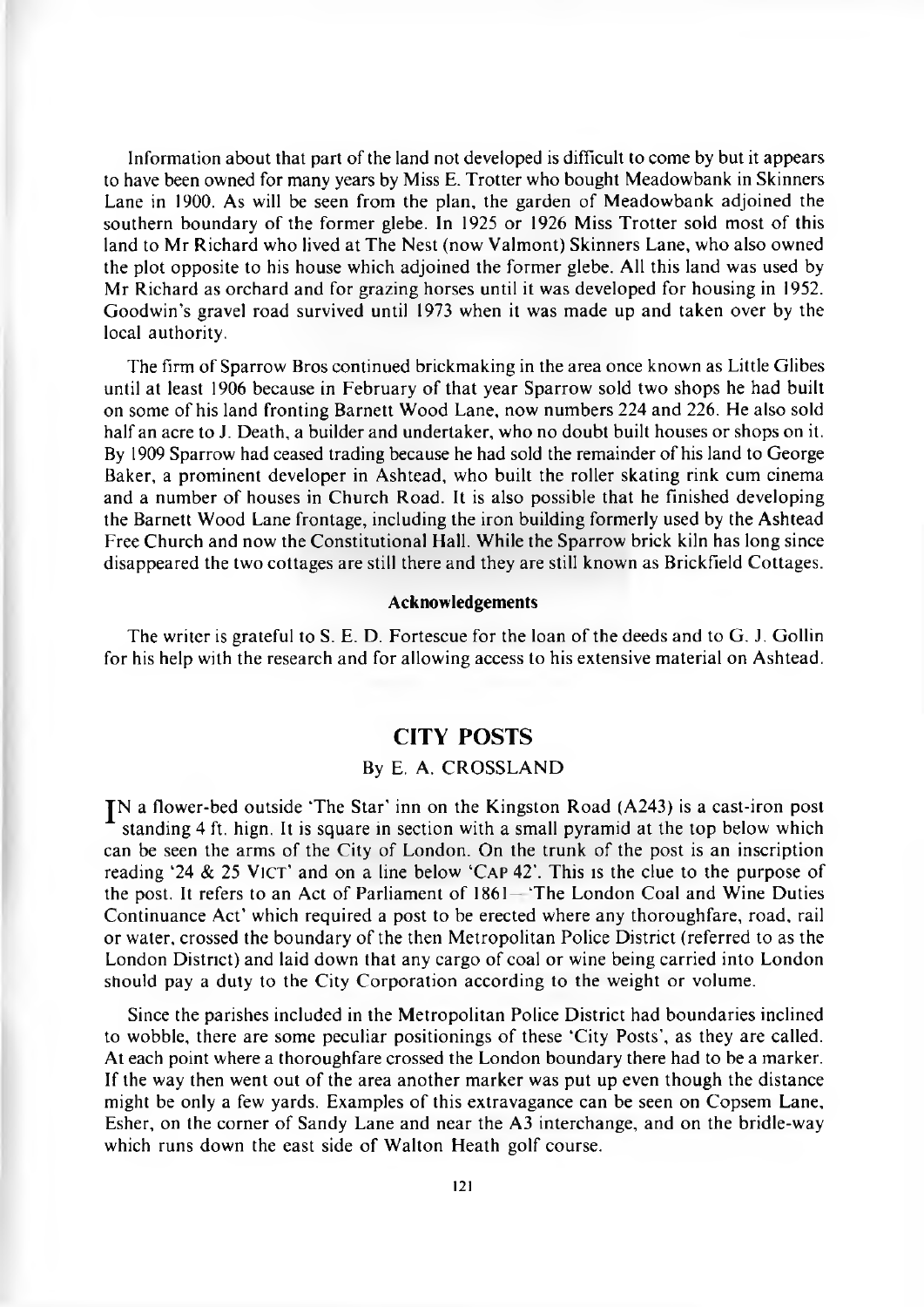

CITY POST AT 'THE STAR' INN, KINGSTON ROAD. *Photograph by E. A. Crossland.*

The City's right to this local customs duty was ancient. Originally it had been a charge for weighing (by the ton) or measuring by volume (by the tun for wine and the chaldron $*$ for coal called 'metage'). It did in fact apply to all products. Money was raised by this means in the 17th century to rebuild the City after the Great Fire of 1666 and to support the 'Orphan Fund' for the City Freemen's orphaned children. The Fund had been reduced by unredeemed loans to the Crown (especially Charles II) and an Act of 1694 raised duties on coal and wine to replenish it. This revenue raising device was used increasingly during the 18th and 19th centuries to finance public works; thus, in 1767, an extra 6d. was used to build Blackfriars Bridge, to improve Newgate Gaol, repair the Royal Exchange and pave Westminster. Later it contributed to the Metropolis Improvement Fund set up by the Coal Duties Act of 1845, and financed the building of Victoria Street.

All the while that coal and wine came into London by sea the administration of the duties was easy, being done at the wharves. The advent of first the canals and then the railways gave the opportunity to use other routes and so evade the charge. At first, attempts were made to prevent coal being brought into London other than by sea. Then the same charge was made as would be levied at a wharf. To fix the boundary of the customs area the Coal Duties Act, 1845 defined it as a radius of 20 miles from the G.P.O. in St Martin's-

<sup>\*</sup> A chaldron was defined in 1714 as 36 W inchester bushels, roughly a ton in weight. Previously it might be as little as 32 bushels or as much as 40.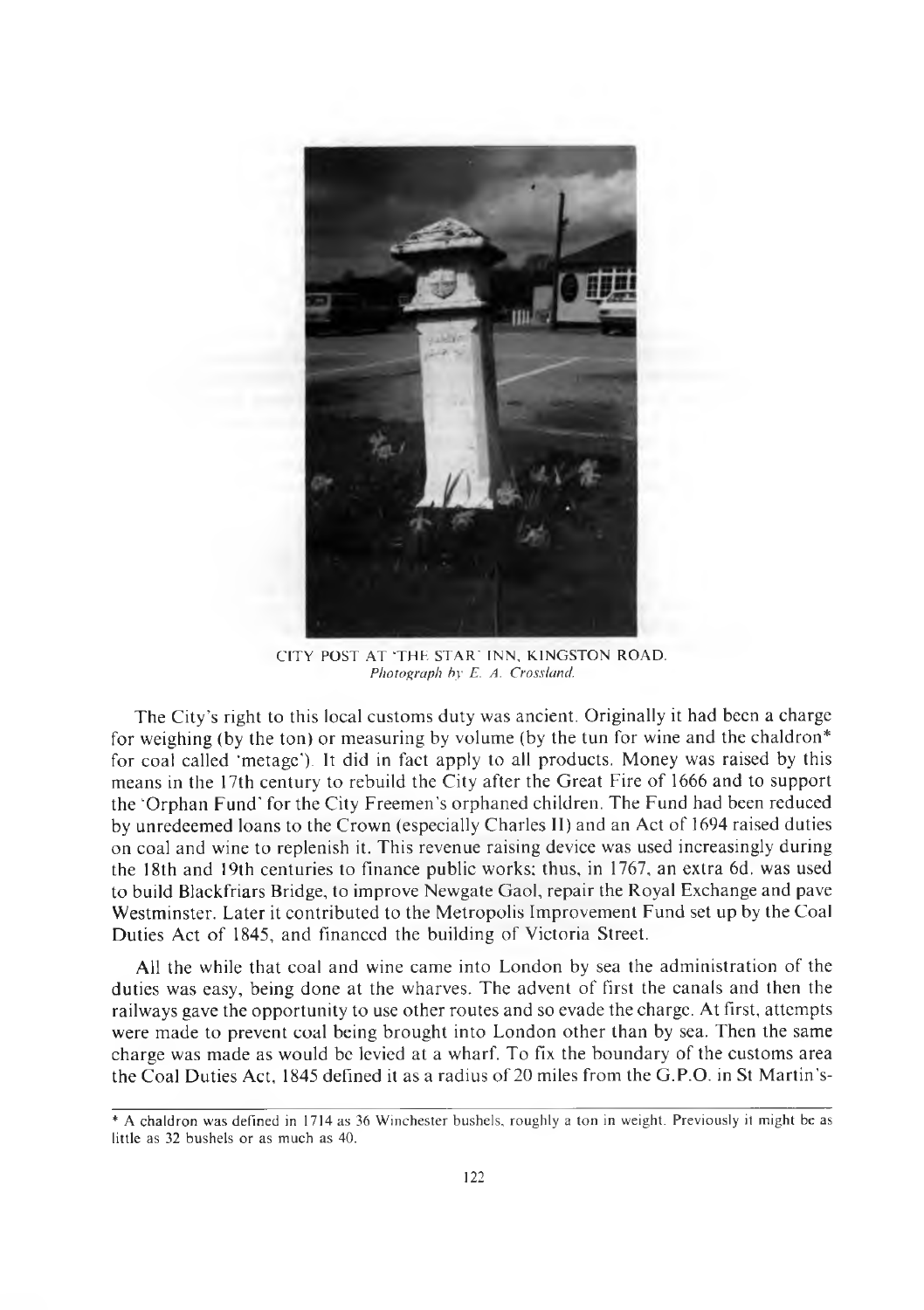

- 1. At 'The Star' inn on the A243.
- 2. Where the footpath from Ashtead station crosses the bridleway along the north side of the common at the edge of Newton Wood. This post has been partly dislodged, exposing the base and revealing an oval cartouche which gives the name of the manufacturer, Henry Grissell, his address. Regents Canal Iron Works, London, and the date, 1861.
- 3. Where the bridleway from the A24 up the east side of Newton Wood also crosses the last named bridleway, at Woodcock Corner.
- 4. Where that bridleway emerges on to the B280 (Rushett Lane).
- 5. On the A24 a few yards on the Epsom side of the junction with Craddocks Avenue.
- 6. Well back from the road-side partly hidden by undergrowth in summer and against the fence round the Abbot's Pit on the south side of Pleasure Pit Road.

*( The numbers are as shown on the plan.)*

**le-Grand with the stipulation that markers were to be set up where a thoroughfare of any kind came into this area. Because of the difficulty in identifying these points few markers were erected but there was one at the junction of the Wey Navigation with the Basingstoke Canal and another on the London Road at Mickleham. Until 1851 no rebate was allowed**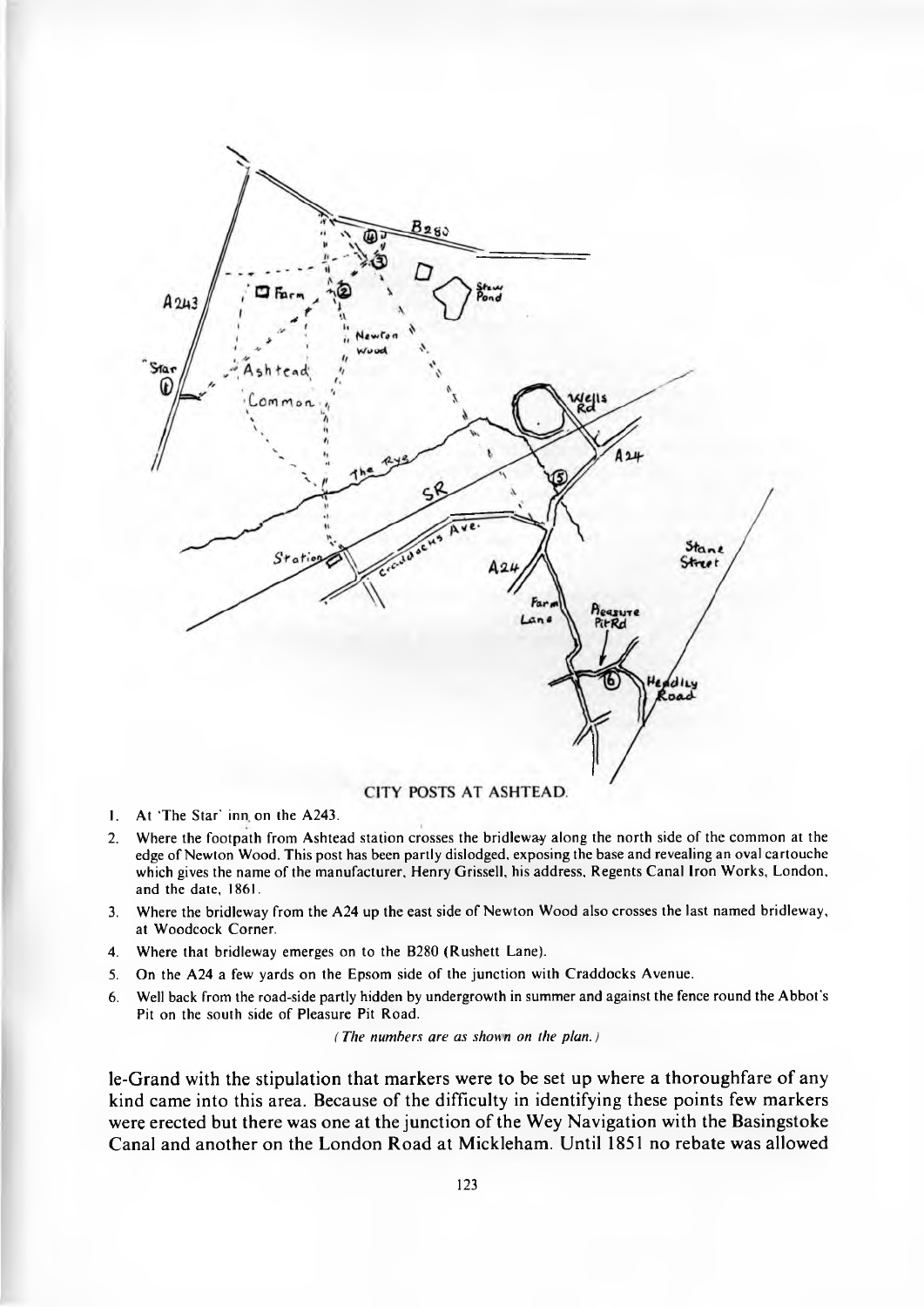for coal which having entered the London District was taken out again. Then a drawback was allowed subject to the retention of 1d. a ton for any loads transferred from one form of transport to another before being taken out.

When the City Posts were ordered to be erected by the 1861 Act it was directed that the bulk of the wine and coal duties should be transferred to the Metropolis Improvement Fund, although the City retained a charge of 4d, a ton and still had the responsibility for collection. But opposition was growing. People living in, for instance, Chessington could see no justice in paying 1/1d. more for their coal than those in, say, Leatherhead or Ashtead when any benefit went to the inhabitants of London living 15 miles away. Despite a rearguard action by the City the taxes were abolished by the London Coal Duties Abolition Act of 1889, except for the original metage of 4d. a ton which continued for a year to meet the final cost of Holborn Viaduct.

So the several hundred surviving City Posts scattered all around London are reminders of orphans who were the wards of the local authority, of that authority which, at least for a time, lost their money, of a King who could not pay his debts and of how the people of the Home Counties paid for the damage of the Great Fire and many improvements to London and its River. Finally we come to 1961 when the City asked the local authorities to look after the posts in future. Some do it well, others are not so careful.

The posts still to be seen in the Ashtead area lie along the Mole Valley/Epsom and Ewell  $(i.e.$  the old Ashtead parish) boundary as shown on the accompanying sketch plan. The photograph on p. 121 gives a good impression of what they look like.

#### **NOTES**

2. An account of the London Wine and Coal Duties and the locations of the City Posts in the Borough of Elmbridge is given in Monograph No. 7 (April, 1980) of the Esher & District Local History Society written by the late G. R. G. M. Baker.

<sup>1.</sup> Martin Niall of the Nonsuch Antiquarian Society has written a paper which identifies the locations of all the posts erected around London. (A copy is held by the Local Studies Department in Guildford Library.)